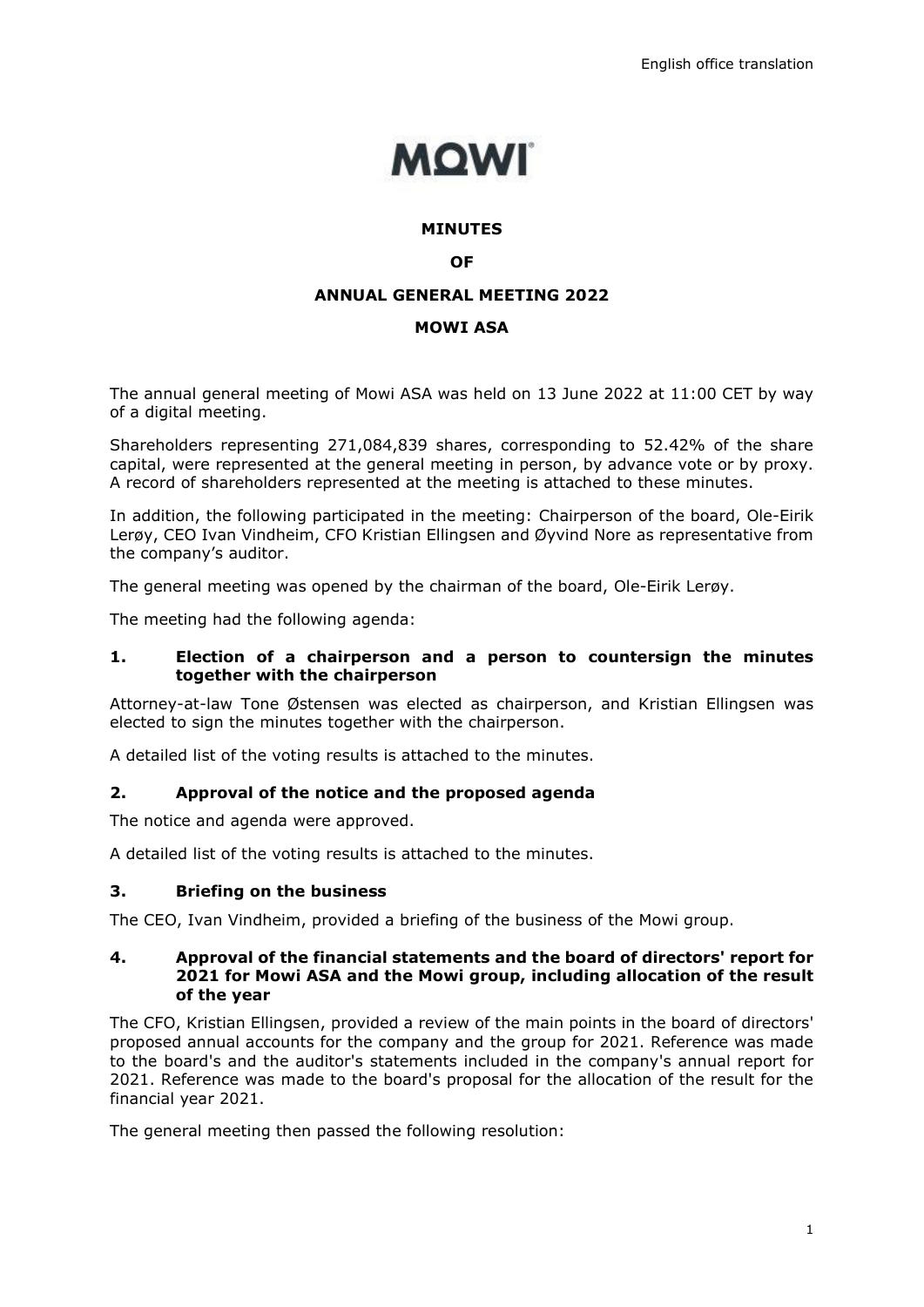*"The board's proposed annual accounts for Mowi ASA and the Mowi group, including allocation of the result for the financial year, and the board's report for 2021, are approved."*

A detailed list of the voting results is attached to the minutes.

### **5. The board's statement regarding corporate governance**

The chairperson referred to the statement regarding principles for corporate governance, which is included in the annual report.

### **6. Approval of the board's guidelines for remuneration of leading personnel**

The chairperson referred to the board's proposal for a change in the option scheme for senior management that is reflected in item 2.5 of the updated guidelines for remuneration to leading personnel (the "**New Guidelines**") attached to the notice to the general meeting and available on the company's website. The chairperson further informed the general meeting that the New Guidelines shall be presented to the general meeting for approval.

The general meeting then passed the following resolution:

*"The general meeting approves the board's guidelines for remuneration to leading personnel".*

A detailed list of the voting results is attached to the minutes.

#### **7. Approval of allocation of options to the company's senior management**

The chairperson referred to the board's proposal that the general meeting approves the allocation of up to 1.8 million options under the company's revised option scheme for senior management described in the New Guidelines.

The general meeting then passed the following resolution:

*"The general meeting approves the allocation of up to 1.8 million options under the company's option scheme for senior management described in the New Guidelines."*

A detailed list of the voting results is attached to the minutes.

#### **8. Advisory vote on the company's remuneration report for executive management for the financial year 2021**

The chairperson referred to the remuneration report for executive management of the company for 2021 prepared by the board of directors in accordance with section 6-16 b. of the Norwegian Public Limited Liability Companies Act, which is available at the company's website [www.mowi.com.](http://www.mowi.com/)

The general meeting then passed the following resolution:

*"The general meeting endorses the remuneration report for the executive management for the financial year 2021."*

A detailed list of the voting results is attached to the minutes.

#### **9. Determination of the remuneration of the board members**

The chairperson referred to the nomination committee's proposal.

The general meeting then passed the following resolution: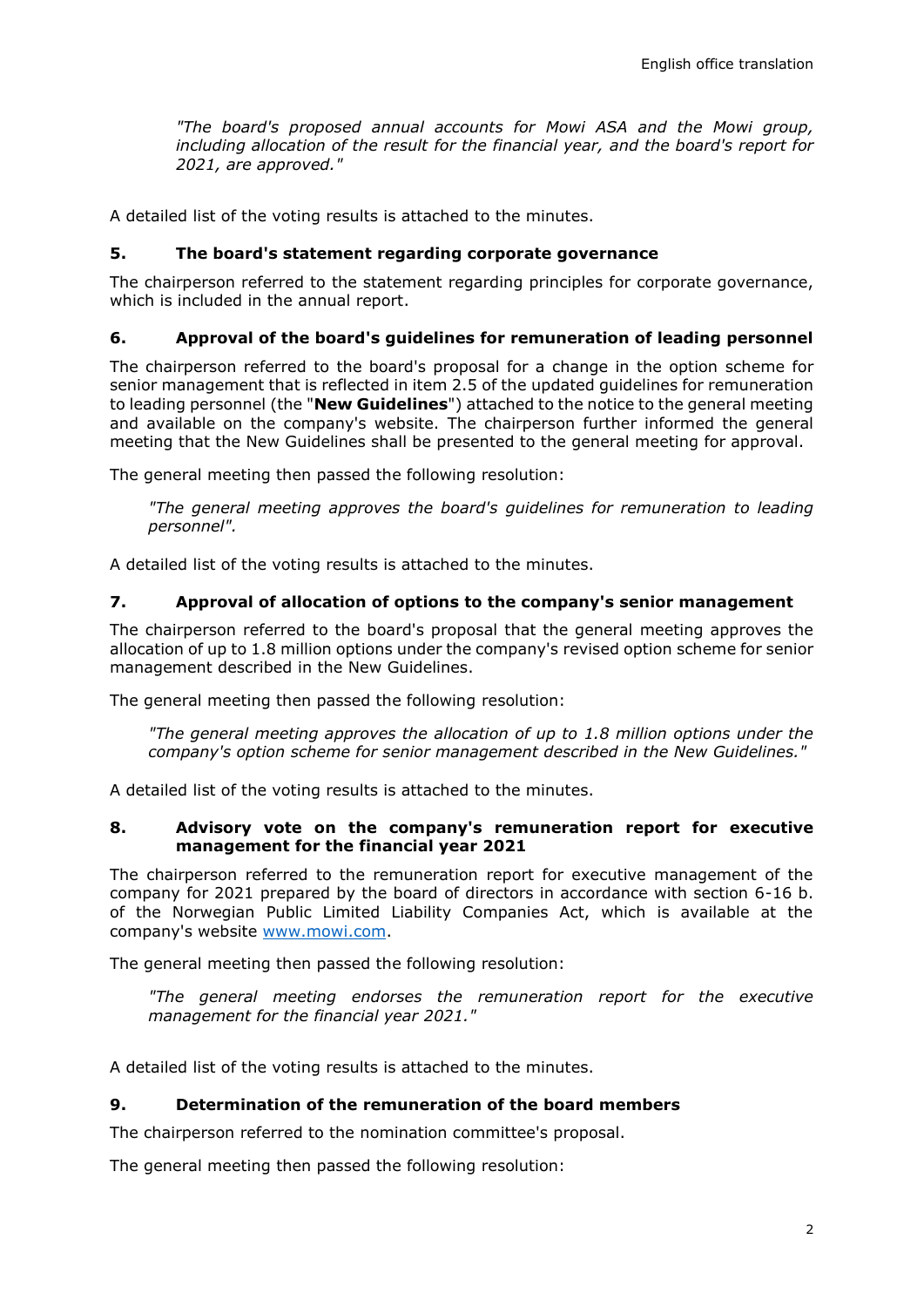*"The board members shall receive the following remuneration for their work in the period 2022/2023:*

| The chairperson of the board:        | NOK 1,470,000      |
|--------------------------------------|--------------------|
| The deputy chairperson of the board: | <i>NOK 756,000</i> |
| Board members:                       | NOK 562,000        |

*All members of the board should use at least NOK 100,000 of their respective remuneration, less any income tax payable on such amount, to acquire shares in Mowi ASA.*

*Members of the audit committee will receive an additional remuneration of NOK 160,000 (chairman) and NOK 105,000 (members) for their work".*

A detailed list of the voting results is attached to the minutes.

#### **10. Determination of the remuneration of the members of the nomination committee**

The chairperson referred to the nomination committee's proposal.

The general meeting then passed the following resolution:

"*The members of the nomination committee shall be remunerated as follows for their work in the period 2022/2023:*

| The chairperson of the committee: | NOK 115,000 |
|-----------------------------------|-------------|
| Members of the committee:         | NOK 60,000" |

A detailed list of the voting results is attached to the minutes.

#### **11. Determination of the remuneration of the company's auditor for 2021**

The chairperson referred to the board's proposal.

The general meeting then passed the following resolution:

*"The remuneration to the company's auditor for work in 2021 is approved with the amount set out in note 17 to the company's annual accounts".* 

A detailed list of the voting results is attached to the minutes.

#### **12. Election of new board members**

The chairperson referred to the nomination committee's proposal.

The general meeting then passed the following resolution:

*"Kathrine Fredriksen is elected as a board member for a term of two years, Renate Larsen is elected as a board member for a term of two years, Peder Strand is elected as a board member for a term of two years, Michal Chalaczkiewicz is elected as a board member for a period of two years."*

The board will thereafter consist of the following shareholder elected board members:

Ole-Eirik Lerøy (Chairperson); Kristian Melhuus (Deputy Chairperson) Kathrine Fredriksen Renate Larsen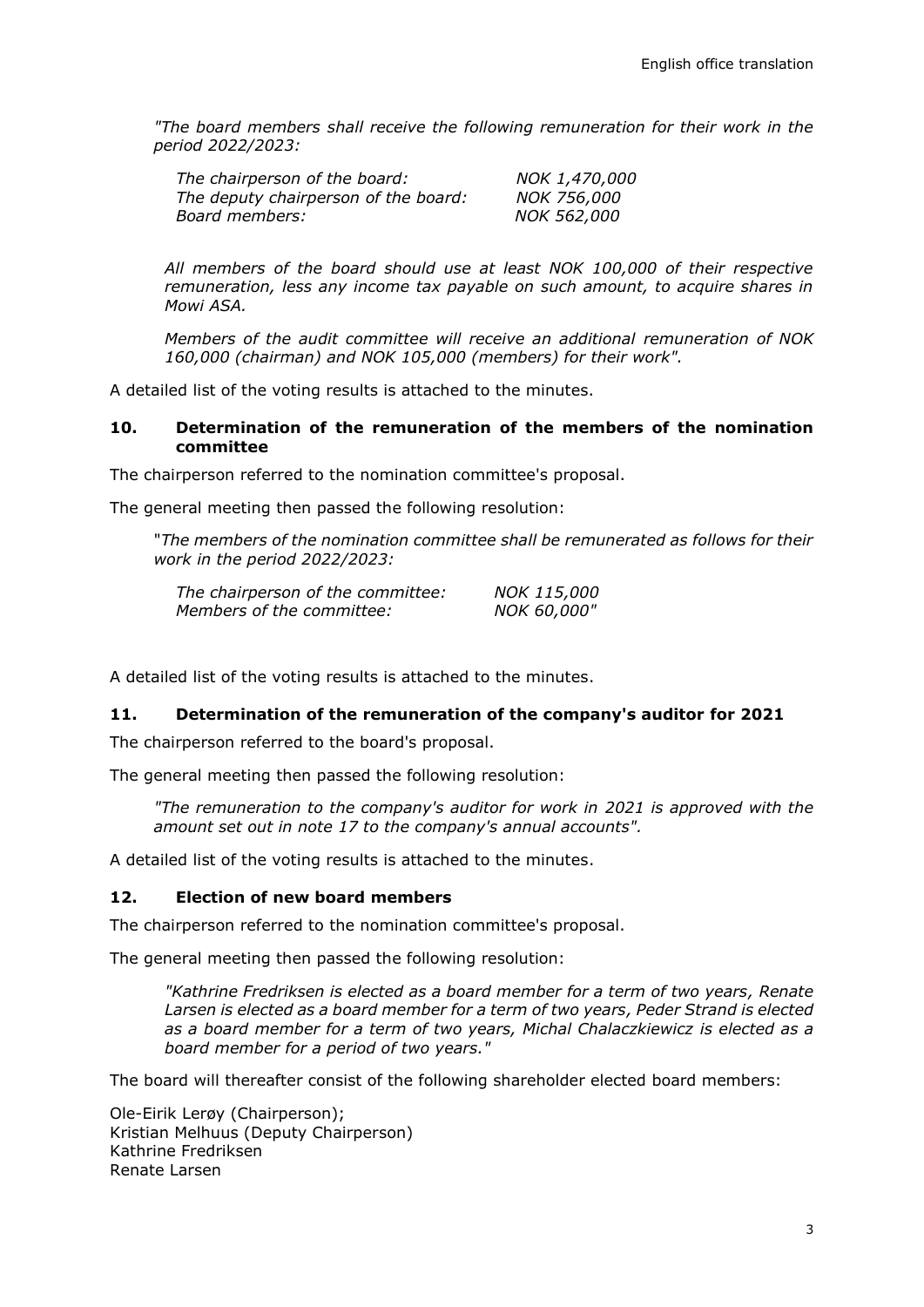Peder Strand Lisbet K. Nærø, and Michal Chalaczkiewicz

A detailed list of the voting results is attached to the minutes.

# **13. Election of members to the nomination committee**

The chairperson referred to the nomination committee's proposal.

The general meeting then passed the following resolution:

*"Anne Lise Ellingsen Gryte is re-elected as a member and chair of the nomination committee for a term of 2 years."*

The nomination committee will thereafter consist of the following members:

Anne Lise Ellingsen Gryte, Chairperson Ann Kristin Brautaset Merete Haugli

A detailed list of the voting results is attached to the minutes.

#### **14. Authorisation to the board to distribute dividends**

The board's proposal was presented and substantiated by the chairperson.

The general meeting then passed the following resolution:

*"The board of directors is authorised under section 8-2 (2) of the Public Limited Companies Act to approve the distribution of dividends based on the company's annual accounts for 2021. The authorisation includes distribution in the form of repayment of paid-in capital.*

*The authorisation may be used to approve the distribution of dividends up to an aggregate amount that may not exceed NOK 7,500,000,000.*

*The authority is valid until the ordinary general meeting in 2023, however no longer than 30 June 2023."*

A detailed list of the voting results is attached to the minutes.

#### **15. Authorisation to the board to purchase the company's own shares**

The board's proposal was presented and substantiated by the chairperson.

The general meeting then passed the following resolution:

*"The board of directors is authorised under section 9-4 of the Public Limited Companies Act to acquire shares in the company ("own shares") on behalf of the company with a total nominal value of up to NOK 387,833,318. Subject to this aggregate amount limitation, the authority may be used on more than one occasion.*

*When acquiring own shares, the consideration per share may not exceed NOK 500 and may not be less than the shares' nominal value of NOK 7.50.*

*The authorisation covers all forms of acquisitions of shares in the company and the encumbering of these per agreement. Shares purchased in accordance with this authorisation may be cancelled or divested in any way, including sales in the open market and as consideration in transactions.*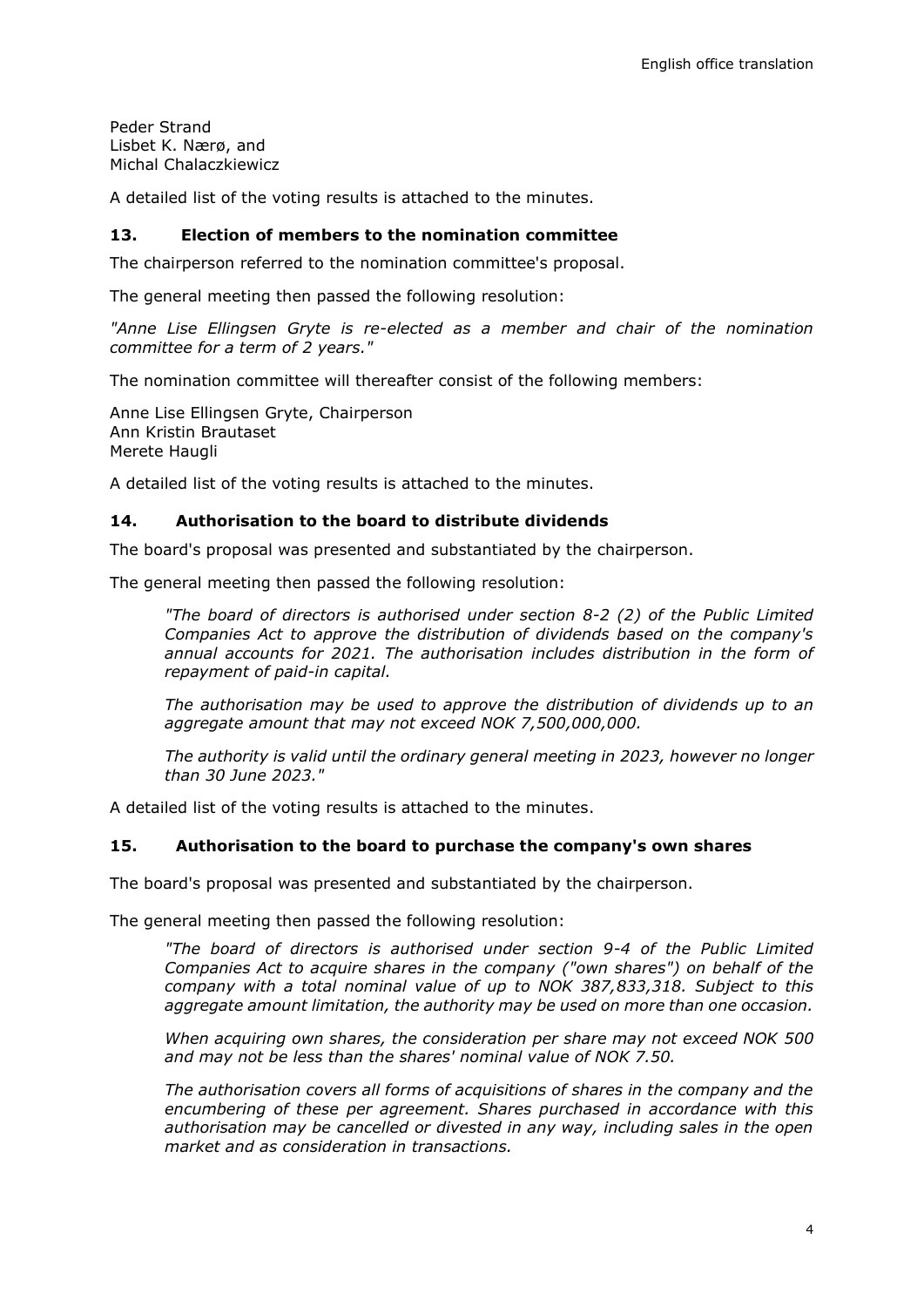*The general principles of equal treatment must always be observed in relation to transactions with shareholders based on the authorisation granted.*

*If the par value of the company's shares changes during the term of this authority, the scope of the authority will change accordingly.*

*The authority is valid until the ordinary general meeting in 2023, however no longer than 30 June 2023."*

A detailed list of the voting results is attached to the minutes.

#### **16. Board authorisations to (A) issue new shares and (B) issue convertible loans**

The board's two proposals were presented and substantiated by the chairperson.

The general meeting then passed the following resolution A:

*"The board of directors is authorised under section 10-14 (1) of the Public Limited Companies Act to increase the company's share capital by up to NOK 387,833,318, provided that the combined number of shares that are issued pursuant to this authorisation and the authorisation in agenda item 16 (B) shall not in aggregate exceed 10% of the Company's current share capital. Subject to this amount limitation, the authorisation may be used on more than one occasion.*

*The pre-emptive rights of the shareholders under the Public Limited Companies Act section 10-4 may be set aside.*

*The authorisation covers capital increases against cash and non-cash contributions. The authorisation covers the right to impose special obligations on the company as provided in section 10-2 of the Public Limited Companies Act. The authorisation covers resolutions on mergers as provided in section 13-5 of the Public Limited Companies Act. If the contribution is to be made by a transfer of non-cash assets to the company, the board may decide that such assets are transferred to a subsidiary subject to a corresponding settlement taking place between the subsidiary and the company.*

*The authorisation is valid until the ordinary general meeting in 2023, however no longer than 30 June 2023."*

A detailed list of the voting results is attached to the minutes.

The general meeting then passed the following resolution B:

*"The board of directors is authorised under section 11-8 of the Public Limited Companies Act to take up convertible loans with a total principal amount of up to NOK 3,200,000,000. Subject to this total amount limitation, the authorisation may be used on more than one occasion.*

*Upon conversion of loans taken up pursuant to this authorisation, the company's share capital may be increased by up to NOK 387,833,318, provided that the combined number of shares that are issued pursuant to this authorisation and the authorisation in agenda item 16 (A) shall not in aggregate exceed 10% of the Company's current share capital.*

*The pre-emptive rights of the shareholders under section 11-4 cf. section 10-4 of the Public Limited Companies Act may be set aside.* 

*The authorisation is valid until the ordinary general meeting in 2023, however no longer than 30 June 2023."*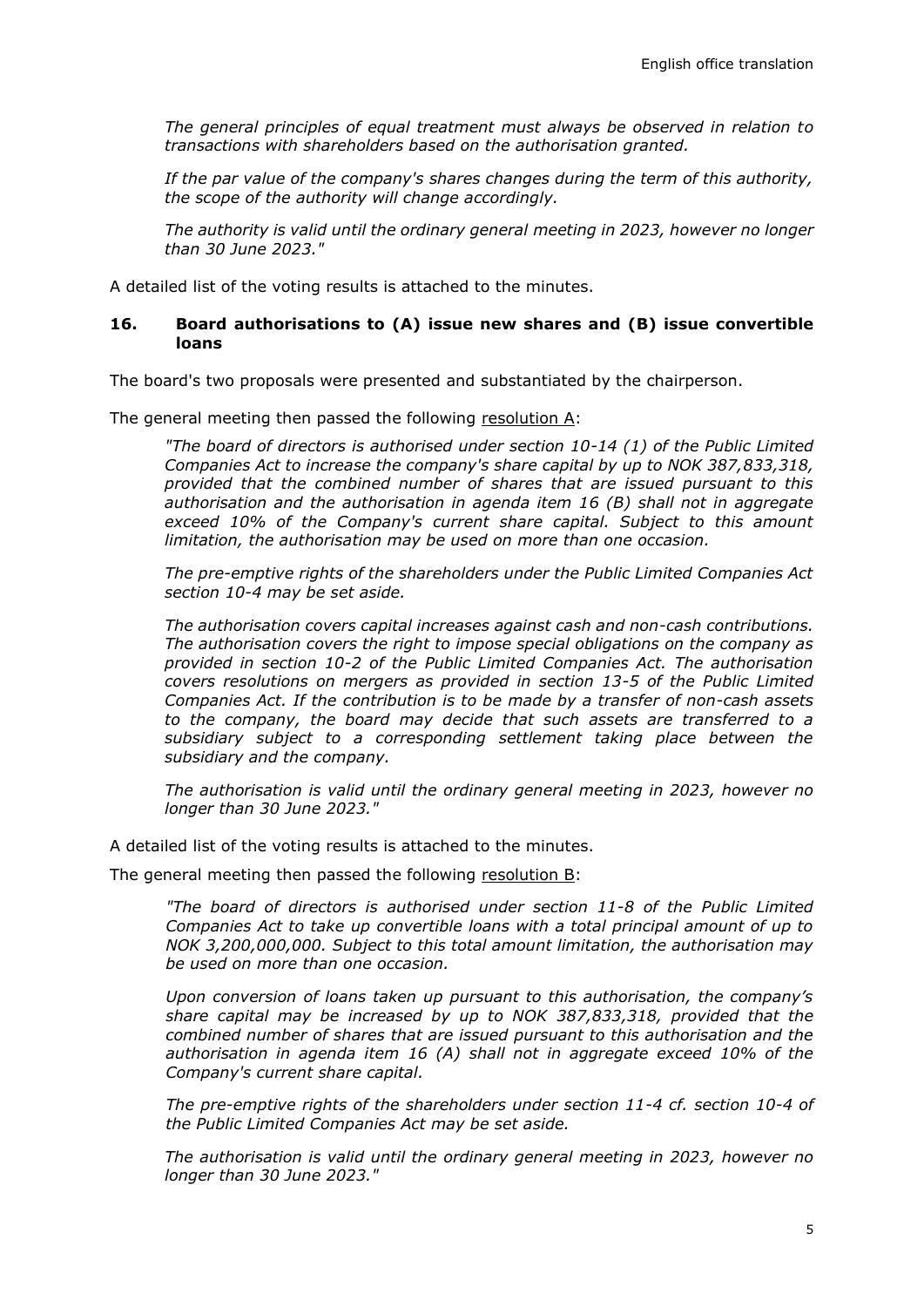A detailed list of the voting results is attached to the minutes.

# **17. Internal reorganisation**

The board's two proposals were presented and substantiated by the chairperson.

The general meeting then passed the following resolution under item 17.1:

- *(i) The demerger plan dated 22 April 2022 for the demerger of Mowi ASA (org.nr. 964 118 191), as the transferring company, and Mowi Hjelpeselskap AS (org. no. 928 957 500) as the acquiring company, is approved.*
- *(ii) As a consequence of the demerger, the share capital in Mowi ASA is reduced by 7,638,054.04783409 from NOK 3,878,333,182.50 to NOK 3,870,695,128.45217, by reducing the nominal value of the existing shares by NOK 0.014770625 from NOK 7.50 to NOK 7.485229375.*
- *(iii) The share capital is reduced in connection with a demerger and the amount of reduction is distributed to the shareholders by transferring the demerged assets to Mowi Hjelpeselskap AS, and the shareholders in Mowi ASA receive shares in Mowi Hjelpeselskap AS.*
- *(iv) With effect from the time of which the demerger enters into force, Section 4 of the articles of association are amended as follows:*

*"The share capital of the company is NOK 3,870,695,128.45217 divided into 517,111,091 shares, each with a nominal value of NOK 7.485229375".*

A detailed list of the voting results is attached to the minutes.

The general meeting then passed the following resolution under item 17.2:

- *(i) The demerger plan dated 22 April 2022 for the demerger of Mowi Hjelpeselskap AS, as the transferring company, and Prosjekt Egget AS (org.nr. 928 957 519) and Prosjekt Donut AS (org.nr. 928 957 489) as the acquiring companies, with Mowi ASA as the issuing company, is approved.*
- *(ii) As a consequence of the demerger, the share capital in Mowi ASA is increased by 7,638,054.04783409 from NOK 3,870,695,128.45217 to NOK 3,878,333,182.50, by increasing the nominal value of the existing shares by NOK 0.014770625 from NOK 7.485229375 to NOK 7.50.*
- *(iii) The share capital increase is carried out at a price that represents a payment for each share of approx. NOK 0.014770625. This constitutes a total share contribution of NOK 7,638,054.04783409, whereby NOK 7,638,054.04783409 is share capital.*
- *(iv) The increase of the nominal value of the existing shares is subscribed for by the shareholders of Mowi Hjelpeselskap as demerger consideration, against Mowi Hjelpeselskap AS transferring to Prosjekt Egget AS and Prosjekt Donut AS the*  assets, rights and liabilities as follows from the demerger plan. The share capital *increase is subscribed for in the same proportion as the shareholders' own shares in Mowi Hjelpeselskap AS at the time of the demerger.*
- *(v) The share contribution shall be subscribed for with the right to settle the contribution with other than cash. A demerger receivable against Prosjekt Egget AS and Prosjekt Donut AS, in a total amount of NOK 7,638,054.04783409, resulting in a net contribution of NOK 7,637,054.04783409, will be used as share contribution.*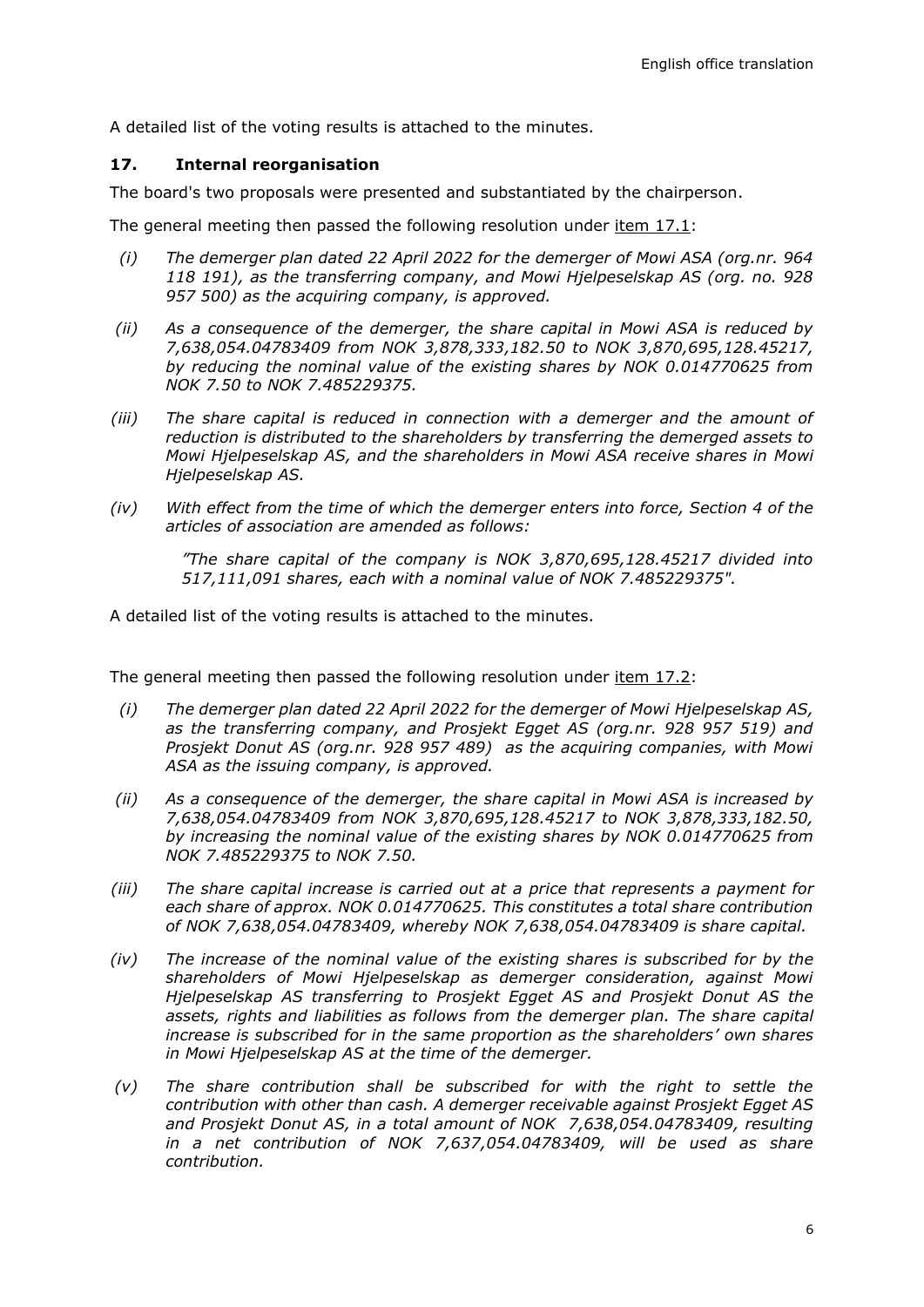- *(vi) The increase of the nominal value of the shares is considered to be subscribed for*  when the general meetings of the companies involved in the demerger have *approved the demerger plan.*
- *(vii) The shares are considered paid in when the demerger is registered in the Register of Business Enterprises after the expiry of the creditor deadline, cf. the Public Limited Liability Companies Act Section 14-7, cf. 13-16, and Prosjekt Egget AS and Prosjekt Donut AS have issued the receivable as mentioned above.*
- *(viii) The share capital is increased by increasing the nominal value of the shares, and will thus have no effect on the right to dividend.*
- *(ix) The estimated expenses related to the capital increase are NOK 20,000.*
- *(x) With effect from the time at which the demerger enters into force, Section 4 of the articles of association are amended as follows:*

*"The share capital of the company is NOK 3,878,333,182.50 divided into 517,111,091 shares, each with a nominal value of NOK 7.50".*

A detailed list of the voting results is attached to the minutes.

#### **18. Changes to the guidelines for the nomination committee**

The chairperson referred to the nomination committee's proposed changes to the guidelines for the nomination committee.

The general meeting then passed the following resolution:

*"The updated guidelines for the nomination committee are approved."*

A detailed list of the voting results is attached to the minutes.

As there were no further matters on the agenda the meeting was adjourned.

\_\_\_\_\_\_\_\_\_\_\_\_\_\_\_\_\_\_\_\_\_\_\_ Tone Østensen Chairperson

\_\_\_\_\_\_\_\_\_\_\_\_\_\_\_\_\_\_\_\_\_\_\_ Kristian Ellingsen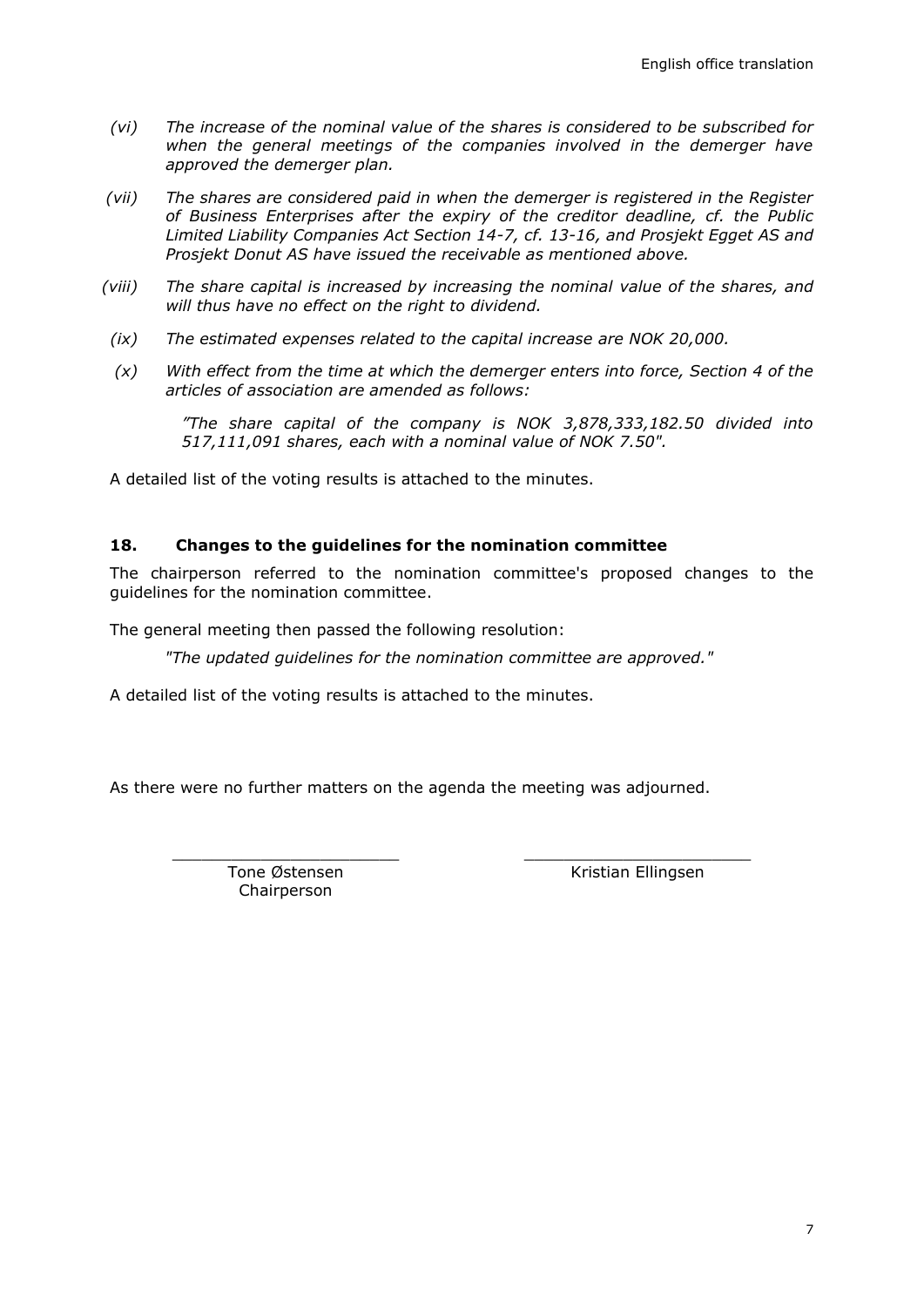#### Attendance Summary Report MOWI ASA AGM 13 June 2022

| <b>Registered Attendees:</b>        |            | 8                           |                                        |                         |          |
|-------------------------------------|------------|-----------------------------|----------------------------------------|-------------------------|----------|
| <b>Total Votes Represented:</b>     |            | 271 084 839                 |                                        |                         |          |
| <b>Total Accounts Represented:</b>  |            | 825                         |                                        |                         |          |
| <b>Total Voting Capital:</b>        |            | 517 110 823                 |                                        |                         |          |
| % Total Voting Capital Represented: |            | 52,42%                      |                                        |                         |          |
| <b>Total Capital:</b>               |            | 517 111 091                 |                                        |                         |          |
| % Total Capital Represented:        |            | 52,42%                      |                                        |                         |          |
| <b>Company Own Shares:</b>          |            | 268                         |                                        |                         |          |
|                                     | Sub Total: | 8                           | 0                                      | 271 084 839             |          |
| Capacity                            |            | <b>Registered Attendees</b> | <b>Registered Non-Voting Attendees</b> | <b>Registered Votes</b> | Accounts |
| Shareholder (web)                   |            | 5                           | 0                                      | 2 3 4 2                 | 5        |
| Chair of the Board with Proxy       |            |                             | 0                                      | 48 999                  | 56       |

|                                      | Sub Total: |                             |                                 | 271 084 839             |          |
|--------------------------------------|------------|-----------------------------|---------------------------------|-------------------------|----------|
| Capacity                             |            | <b>Registered Attendees</b> | Registered Non-Voting Attendees | <b>Registered Votes</b> | Accounts |
| Shareholder (web)                    |            |                             |                                 | 2 3 4 2                 |          |
| Chair of the Board with Proxy        |            |                             |                                 | 48 999                  | 56       |
| Chair of the Board with Instructions |            |                             |                                 | 230 988 747             | 736      |
| Advance votes                        |            |                             |                                 | 40 044 751              | 28       |

Freddy Hermansen DNB Bank ASA Issuer Services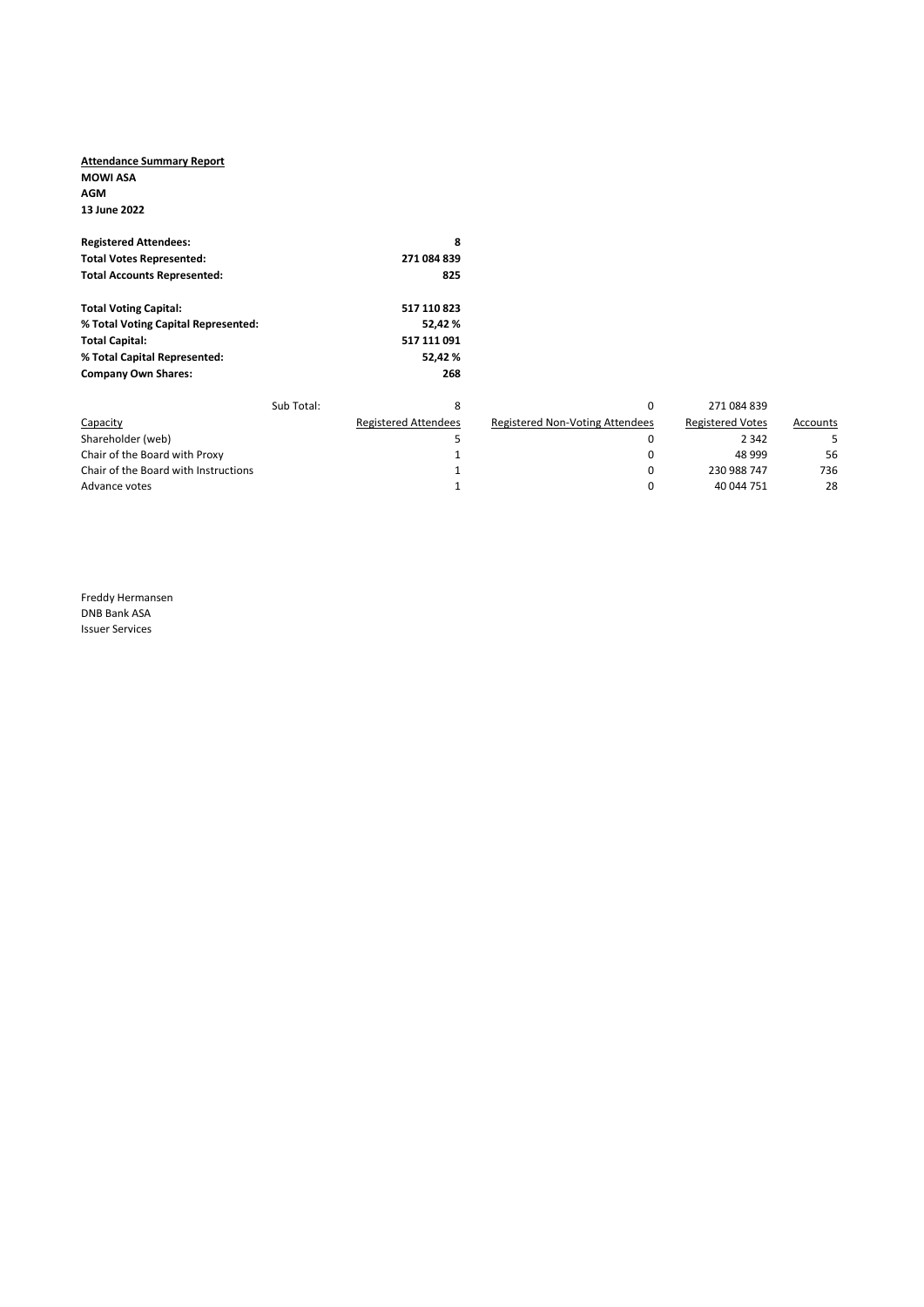# MOWI ASA GENERAL MEETING 13 JUNE 2022

As scrutineer appointed for the purpose of the Poll taken at the General Meeting of the Members of the Company held on 13 June 2022, I HEREBY CERTIFY that the result of the Poll is correctly set out as follows:-

|                  |              |        |                |       |                 | Issued voting shares: 517 110 823 |                               |                         |
|------------------|--------------|--------|----------------|-------|-----------------|-----------------------------------|-------------------------------|-------------------------|
|                  | <b>VOTES</b> | %      | <b>VOTES</b>   | %     | <b>VOTES</b>    | <b>VOTES</b>                      | % ISSUED                      | <b>NO VOTES</b>         |
|                  | FOR / FOR    |        | MOT /          |       | <b>AVSTÅR /</b> | <b>TOTAL</b>                      | <b>VOTING</b>                 | IN                      |
|                  |              |        | <b>AGAINST</b> |       | <b>ABSTAIN</b>  |                                   | <b>SHARES</b><br><b>VOTED</b> | <b>MEETING</b>          |
|                  |              |        |                |       |                 |                                   |                               |                         |
| $\overline{1}$   | 271 055 787  | 99,99  | 29 037         | 0,01  | 0               | 271 084 824                       | 52,42%                        | $\overline{15}$         |
| S                | 271 084 324  | 100,00 | 500            | 0,00  | 0               | 271 084 824                       | 52,42 %                       | 15                      |
| $\overline{4}$   | 270 828 233  | 99,98  | 51 430         | 0,02  | 205 176         | 271 084 839                       | 52,42 %                       | $\overline{0}$          |
| $\overline{6}$   | 249 158 120  | 92,30  | 20 780 283     | 7,70  | 1 146 436       | 271 084 839                       | 52,42%                        | $\overline{\mathbf{0}}$ |
| 7                | 251 750 538  | 93,26  | 18 199 904     | 6,74  | 1 134 397       | 271 084 839                       | 52,42%                        | $\overline{0}$          |
| $\overline{8}$   | 175 669 516  | 64,82  | 95 338 082     | 35,18 | 77 241          | 271 084 839                       | 52,42%                        | $\overline{0}$          |
| lه               | 270 960 194  | 99,96  | 103 421        | 0,04  | 21 2 24         | 271 084 839                       | 52,42 %                       | $\overline{0}$          |
| 10               | 270 960 179  | 99,96  | 103 436        | 0,04  | 21 2 24         | 271 084 839                       | 52,42 %                       | $\overline{\mathbf{0}}$ |
| 11               | 266 129 835  | 98,18  | 4 9 23 114     | 1,82  | 31 890          | 271 084 839                       | 52,42 %                       | $\overline{\mathbf{0}}$ |
| $\overline{12a}$ | 264 528 104  | 97,96  | 5 509 838      | 2,04  | 1 046 897       | 271 084 839                       | 52,42 %                       | $\overline{0}$          |
| 12 <sub>b</sub>  | 271 030 430  | 99,99  | 35 0 23        | 0,01  | 19 386          | 271 084 839                       | 52,42 %                       | $\overline{0}$          |
| 12 <sub>c</sub>  | 269 802 518  | 99,53  | 1 262 635      | 0,47  | 19686           | 271 084 839                       | 52,42 %                       | $\overline{0}$          |
| 12d              | 270 403 935  | 99,76  | 661 218        | 0,24  | 19686           | 271 084 839                       | 52,42%                        | $\overline{\mathsf{o}}$ |
| $\overline{13}$  | 271 013 194  | 99,99  | 29 089         | 0,01  | 42 556          | 271 084 839                       | 52,42%                        | $\overline{0}$          |
| 14               | 271 084 339  | 100,00 | 500            | 0,00  | 0               | 271 084 839 52,42 %               |                               | $\overline{\mathbf{0}}$ |
| 15               | 259 910 895  | 96,02  | 10 764 026     | 3,98  | 409 918         | 271 084 839                       | 52,42 %                       | $\overline{0}$          |
| 16a              | 270 607 389  | 99,83  | 457 864        | 0,17  | 19 586          | 271 084 839                       | 52,42 %                       | $\overline{\mathbf{o}}$ |
| 16 <sub>b</sub>  | 270 803 490  | 99,90  | 261 827        | 0,10  | 19 522          | 271 084 839                       | $\overline{52,}42\%$          | $\overline{0}$          |
| 17,1             | 271 063 750  | 100,00 | 528            | 0,00  | 20 561          | 271 084 839                       | 52,42 %                       | $\overline{\mathbf{0}}$ |
| 17,2             | 271 063 749  | 100,00 | 529            | 0,00  | 20 561          | 271 084 839                       | 52,42 %                       | $\overline{0}$          |
| 18               | 271 064 703  | 100,00 | 513            | 0,00  | 19623           | 271 084 839                       | 52,42 %                       | $\overline{\mathbf{0}}$ |

Freddy Hermansen DNB Bank ASA Issuer Services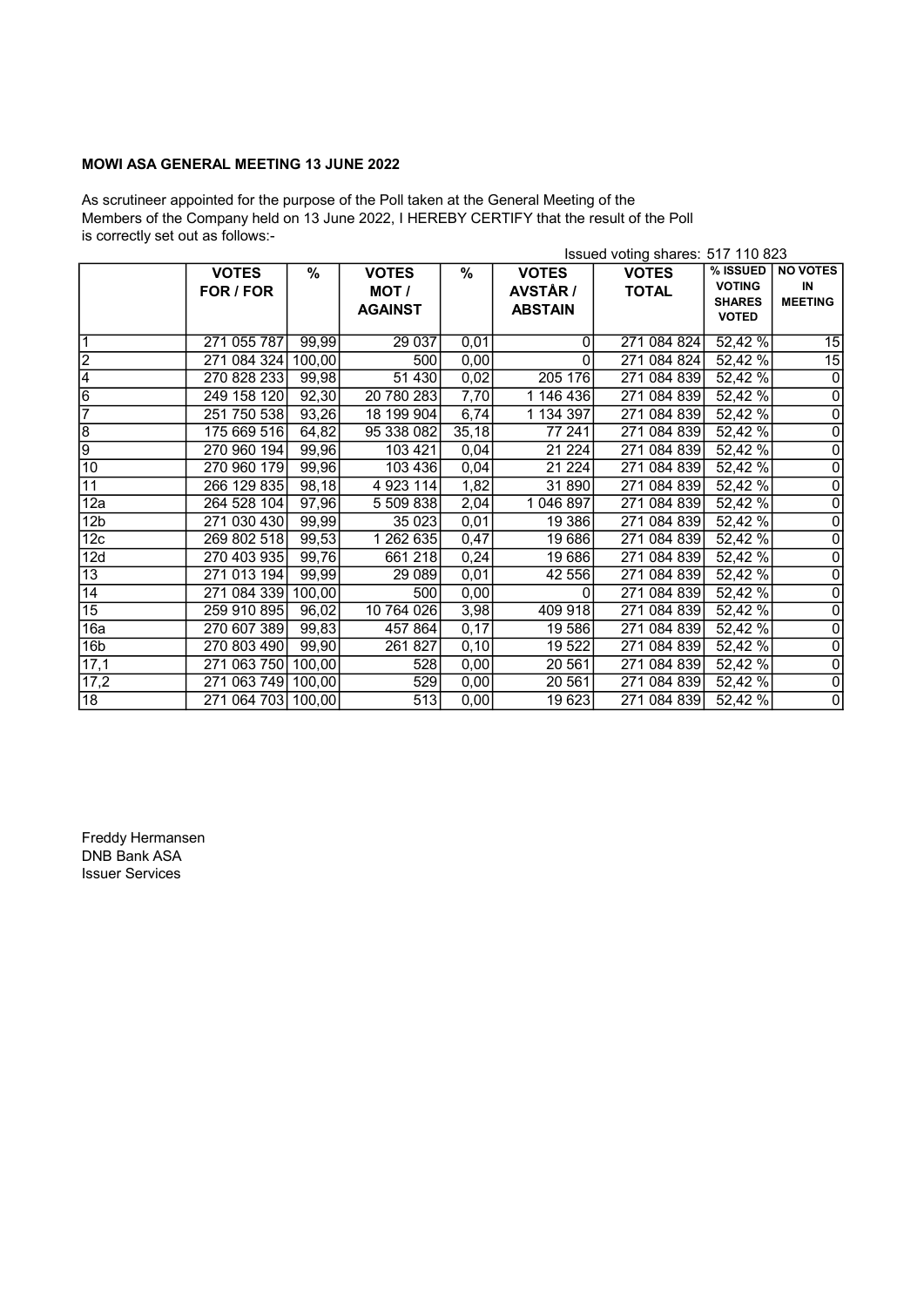# Attendance Details

# Meeting: MOWI ASA, AGM mandag 13. juni 2022

|                                      | Attendees    | <u>Votes</u>        |                                                       |
|--------------------------------------|--------------|---------------------|-------------------------------------------------------|
| Shareholder                          | 5            | 2 3 4 2             |                                                       |
| Chair of the Board with Proxy        |              |                     |                                                       |
| Chair of the Board with Instructions | 1            | 48 999              |                                                       |
|                                      | $\mathbf{1}$ | 230 988 747         |                                                       |
| Advance votes                        | 1            | 40 044 751          |                                                       |
| Total                                | 8            | 271 084 839         |                                                       |
| Shareholder                          | 5            | 2 3 4 2             |                                                       |
|                                      |              | <u>Votes</u>        | <b>Representing / Accompanying</b>                    |
| HERDLEVÆR, GUNNAR                    |              | 900                 | HERDLEVÆR, GUNNAR                                     |
| KALLEVIK, ESPEN                      |              | 157                 | KALLEVIK, ESPEN                                       |
| KLEVEN, JAN ANDREAS                  |              | 20                  | KLEVEN, JAN ANDREAS                                   |
| KVASSHEIM, KENNET<br>STURTZEL, ÅGE   |              | 15<br>1 250         | KVASSHEIM, KENNET<br>STURTZEL, ÅGE                    |
|                                      |              |                     |                                                       |
| <b>Chair of the Board with Proxy</b> | 1            | 48 999              |                                                       |
| Chair of the Board with Proxy        |              | <u>Votes</u><br>200 | Representing / Accompanying<br><b>J.D. TRADING AS</b> |
|                                      |              | 200                 | HJØRNEVIK, ARNE                                       |
|                                      |              | 192                 | OLOMANI, FATON                                        |
|                                      |              | 200                 | KOLSTAD, ULF TORE                                     |
|                                      |              | 152                 | HOLT, CHRISTOFFER                                     |
|                                      |              | 144                 | FJELDVÆR, THERESE REKSEN                              |
|                                      |              | 143                 | KARLSEN, OSKAR                                        |
|                                      |              | 140                 | JACOBSEN, FRODE                                       |
|                                      |              | 100                 | BUSVOLD, INGRID CECILIE                               |
|                                      |              | 100                 | BEDIN, KJELL                                          |
|                                      |              | 90                  | LARSEN, EVA                                           |
|                                      |              | 65<br>60            | HOLT, SIGRID MARGRETE<br>NIELSEN, HANS RUNE KVALE     |
|                                      |              | 50                  | <b>LAOST HOLDING AS</b>                               |
|                                      |              | 50                  | TORP, OLE-CHRISTIAN                                   |
|                                      |              | 40                  | SYVERSTAD, THORBJØRN                                  |
|                                      |              | 39                  | Molund, Espen Bernhard                                |
|                                      |              | 3 800               | WAAG, GALINA NALIVKINA                                |
|                                      |              | 25                  | HØYLO, SVEIN                                          |
|                                      |              | 3 060               | OLSEN, ODD EIGIL                                      |
|                                      |              | 25                  | STÜRTZEL, KJETIL RICHARD                              |
|                                      |              | 3 0 0 0             | KRISTENSEN, ARILD EVEN                                |
|                                      |              | 20                  | BYE, GUNVOR                                           |
|                                      |              | 20<br>20            | NILSEN, ROY HENRY<br>GUTTORMSEN, GEIR                 |
|                                      |              | 18                  | LIJKENDIJK, NIELS CHRISTIAN KRØLL                     |
|                                      |              | 10                  | Hetty, Per                                            |
|                                      |              | 10                  | MEIDELL, LILL                                         |
|                                      |              | 9                   | TVEIT, ASLAK FISKETJØN                                |
|                                      |              | 6                   | NILSSEN, SIGMUND JØRAN                                |
|                                      |              | 6                   | HAGEN, JONAS ROALDSVIK                                |
|                                      |              | 5                   | SKOVLI, SYNNØVE INDREBØ                               |
|                                      |              | 5                   | FERAGEN, GUNNAR                                       |
|                                      |              | 5<br>4              | HEFTE, ARVID<br>MORSUND, HELGE MAGNAR                 |
|                                      |              | 2 000               | ANDRESEN, ROLF WERNER                                 |
|                                      |              | 3                   | ANDERSEN, TOR HELGE                                   |
|                                      |              | 2                   | HAUGE, ZENAIDA PANALIGAN                              |
|                                      |              | 2 000               | JOHANSEN, KARIN                                       |
|                                      |              | 1 500               | JOHANSEN, CARSTEN INGVALD                             |
|                                      |              | 1 2 3 2             | MELHUUS, KRISTIAN                                     |
|                                      |              | 1 640               | ROSTAD, THOMAS                                        |
|                                      |              | 946                 | BRÅTEN, JO ARNE                                       |
|                                      |              | 810                 | ØSTHUS, OLE DAG                                       |
|                                      |              | 800                 | HELGEMO, ASE JOHANNE                                  |
|                                      |              | 540<br>540          | MACQUARRIE, ALASTAIR<br>JELSØ, TOR MARTIN             |
|                                      |              |                     |                                                       |

500 DØCKER, KETTY ANDREA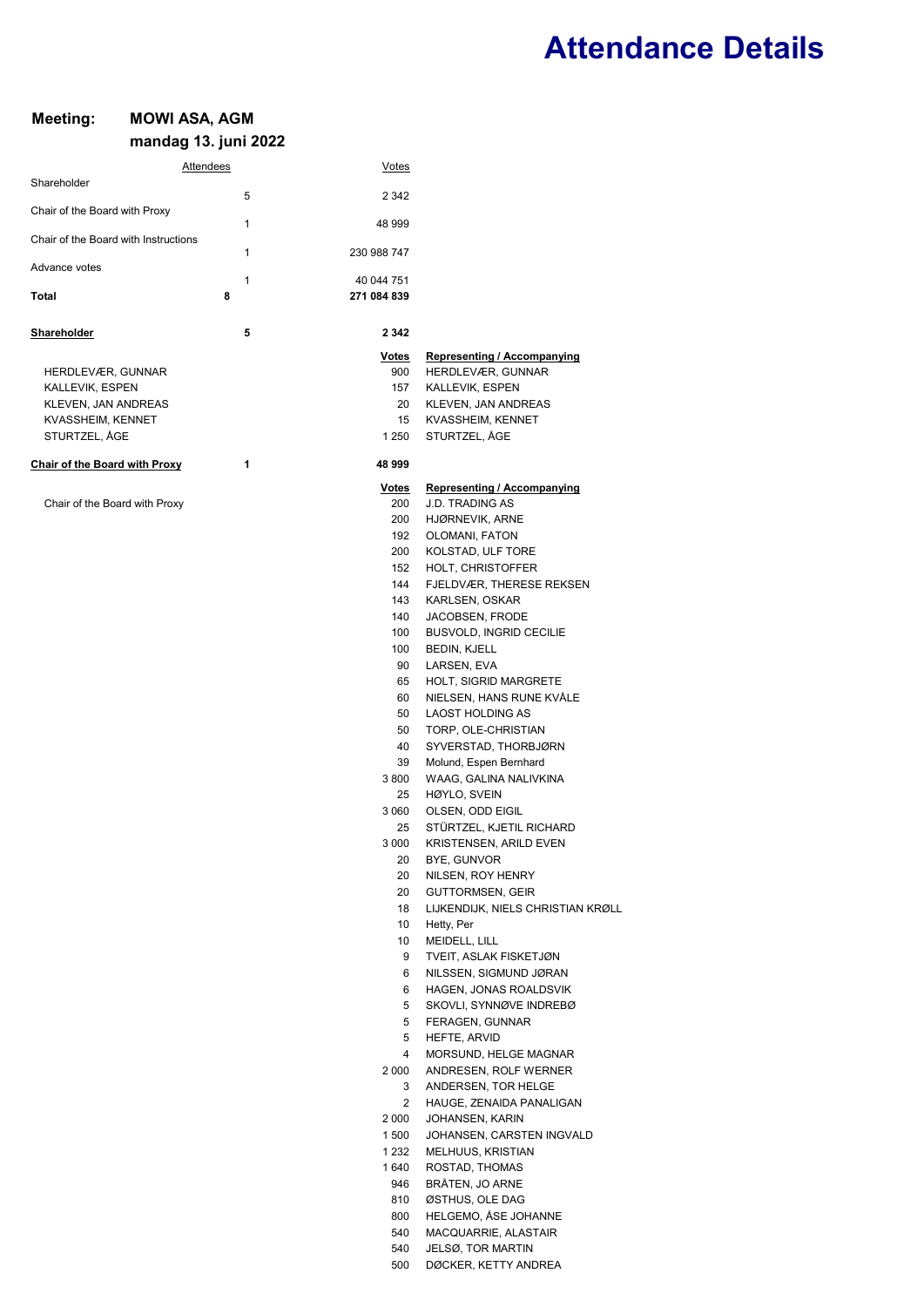|  | 500 | MØLMEN, GEIR |  |
|--|-----|--------------|--|
|--|-----|--------------|--|

- 500 EFRAIMSEN, VIDAR LEIF
- 22 000 PAULSEN, BJØRN GREGARD
	- 400 RØNNVALL, STIG PER-OLE
	- 350 HEGNA MASKIN AS
	-
	- 300 EMBLEM, JAN KÅRE<br>223 HØGH, HARALD
	- 200 WESTBY, EINAR

Chair of the Board with Instruction 1 230 988 747

Chair of the Board with Proxy

Chair of the Board with Instructions

48 999

| Votes                | <b>Representing / Accompanying</b>                                           |
|----------------------|------------------------------------------------------------------------------|
| 826 123              | <b>VERDIPAPIRFONDET ALFRED BERG NORGE</b>                                    |
| 200                  | SAUA, ELLEN MARIE                                                            |
| 634 268              | VERDIPAPIRFONDET DNB NORDEN                                                  |
| 634 786              | VERDIPAPIRFONDET NORDEA AVKASTNING                                           |
| 606 987              | VERDIPAPIRFONDET DNB GRØNT NORDEN                                            |
| 140                  | SÆTRAN, LILLIAN IRENE                                                        |
| 616 855              | VERDIPAPIRFONDET DNB OBX                                                     |
| 101                  | <b>TERNING, GEIR INGE</b>                                                    |
| 498 026              | VERDIPAPIRFONDET STOREBRAND VERDI                                            |
| 6 000                | VERDIPAPIRFONDET EQUINOR AKSJER EU                                           |
| 432 276              | <b>VERDIPAPIRFONDET DELPHI NORGE</b>                                         |
| 70                   | <b>GRØNDAHL, TORE</b>                                                        |
| 370 778              | <b>VERDIPAPIRFONDET NORDEA NORGE PLUS</b>                                    |
| 4 0 5 0              | <b>VERDIPAPIRFONDET STOREBRAND INDEKS</b>                                    |
| 342 409              | DANSKE INVEST NORGE II                                                       |
| 335 204              | <b>VERDIPAPIRFONDET STOREBRAND AKSJE</b>                                     |
| 4 330 282            | VERDIPAPIRFONDET KLP AKSJENORGE IN                                           |
| 335 564              | EQUINOR INSURANCE AS                                                         |
| 305 000              | <b>VERDIPAPIRFONDET STOREBRAND NORGE</b>                                     |
| 304 761              | <b>VERDIPAPIRFONDET KLP AKSJENORDEN I</b>                                    |
| 283 937              | VERDIPAPIRFONDET NORDEA NORGE VERD                                           |
| 245 746              | <b>VERDIPAPIRFONDET DELPHI NORDIC</b>                                        |
| 2 095                | J.P. Morgan Bank Luxembourg S.A.                                             |
| 191 347              | <b>VERDIPAPIRFONDET DNB NORGE PENSJON</b><br><b>VPF DNB AM NORSKE AKSJER</b> |
| 3 101 962<br>177 809 | <b>VERDIPAPIRFONDET DNB NORDEN INDEKS</b>                                    |
| 181 071              | DANSKE INVEST NORGE I                                                        |
| 62 690 982           | <b>GEVERAN TRADING CO LTD</b>                                                |
| 9 598                | <b>VERDIPAPIRFONDET DNB EUROPA INDEKS</b>                                    |
| 418                  | Foster, Ward                                                                 |
| 2 663                | DVAM DIVERSIFIEDLIQUID ALTERNATIVE                                           |
| 189 278              | VIDACAIXA, S.A.                                                              |
| 43 000               | CAJA INGENIEROSGESTION                                                       |
| 863                  | CMLA INTERNATIONAL SHARE FUND                                                |
| 8 027                | CBHK-SSF-ACE-CF92                                                            |
| 248 332              | CBHK-SSF-EUE-CF83                                                            |
| 10 277               | 02.CBHK-CITITRST LT ATOVFS-VMGF-E                                            |
| 656                  | 01.CBHK-CITITRST LT ATOVFS-VIF-EQ                                            |
| 146                  | CBNY-CHARLES SCHWAB FBO CUSTOMERS                                            |
| 14 928               | JOHN HANCOCK VARIABLE INSURANCE TR                                           |
| 61 149               | LEGAL & GENERAL COLLECTIVE INVESTM                                           |
| 29 557               | UBS ASSET MANAGEMENT AUSTRALIA) LT                                           |
| 7 1 1 7              | 01.MLC Investments, MLC Limited                                              |
| 1 1 3 9              | 02.MLC Investments, MLC Limited                                              |
| 859                  | CBNY-LEGAL + GENERAL COLLECT INV F                                           |
| 7 527                | CBLDN-LATVIJAS BANKA                                                         |
| 17 380               | MNSFAE RE FAE1A-EQUITY EU                                                    |
| 27 977               | CBLDN-STICHTING PENSIOENFONDS META                                           |
| 95 125<br>8796       | PFMT RE BAB1B-EQUITY EU LC                                                   |
|                      | LEGAL & GENERAL ASSURANCE SOCIETY<br>02.01.CBLDN-LEGAL AND GENERAL ASSU      |
| 3 536<br>150 297     | CBLDN-LEGAL AND GENERAL ASSUR(PEN2                                           |
| 24 641               | PMC RAFI MULTI-FACT DEV EQ IX(9767                                           |
| 4 3 1 0              | CBLDN-LEGAL AND GENERAL ASSUR(PEN                                            |
| 633 585              | 06.LEGAL AND GENERAL ASSURANCE/PMC                                           |
| 14 718               | LEGAL AND GENERAL ASSURANCE/PMC EU                                           |
| 1 573                | 08.04.CBLDN-LEGAL AND GENERAL ASSU                                           |
| 15 066               | LEGAL AND GENERAL ASSURANCE/PMC ET                                           |
| 8768                 | LEGAL AND GENERAL ASSURANCE/PMC WO                                           |
| 23 387               | LEGAL AND GENERAL ASSURANCE/PMC FT                                           |
| 1073                 | CBLDN-LEGAL AND GENERAL ASSUR(PEN                                            |
| 2 880                | ARRCO QUANT 1                                                                |

12 376 LEGAL AND GENERAL ASSURANCE/EUR (E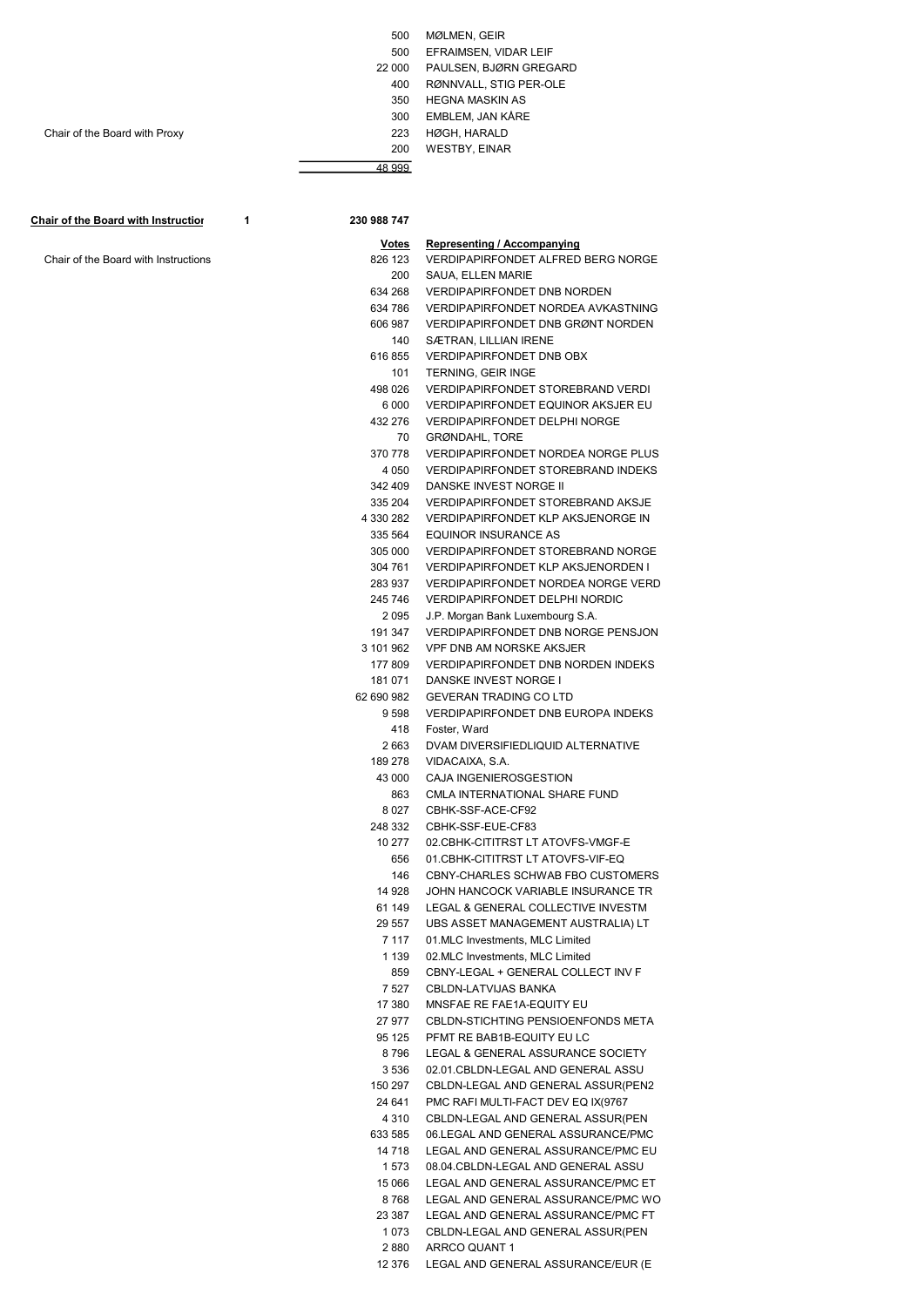| 10 4 20            | 14.05.CBLDN-LEGAL AND GENERAL ASSU                                       |
|--------------------|--------------------------------------------------------------------------|
| 64 865             | 15.06.CBLDN-LEGAL AND GENERAL ASSU                                       |
| 8 627              | 16.07.CBLDN-LEGAL AND GENERAL ASSU                                       |
| 2 2 1 0            | LEGAL AND GENERAL ASSURANCE/FTSE R                                       |
| 18 238             | 18.08.CBLDN-LEGAL AND GENERAL ASSU                                       |
| 8684               | 19.09.CBLDN-LEGAL AND GENERAL ASSU                                       |
| 6 252              | 20.10.CBLDN-LEGAL AND GENERAL ASSU                                       |
| 152 961            | 21.11.CBLDN-LEGAL AND GENERAL ASSU                                       |
| 47 600             | 22.12.CBLDN-LEGAL AND GENERAL ASSU                                       |
| 44 713             | LEGAL AND GENERAL ASSURANCE/FTSE A                                       |
| 14 157             | LEGAL AND GENERAL ASSURANCE/FTSE W                                       |
| 46                 | LEGAL AND GENERAL ASSURANCE/CSUF-3                                       |
| 67 126             | 26.LEGAL AND GENERAL ASSURANCE/MSC                                       |
| 10 329             | LEGAL AND GENERAL ASSURANCE/MSCI W                                       |
| 2779<br>601765     | L&G 'PMC-CL SP UN F(35834)KINGF(95<br>L&G PMC FUTURE WORLD FUND (2099)   |
| 2875               | L&G PMC MSCI WLD AD CAP 2X INF9555                                       |
| 95 719             | MSCI ACWI AD CAPP ESG IND FD(9718)                                       |
| 1 1 1 3            | PMC CSUF C AW EXUK EQ(NWHT)I F(959                                       |
| 182 074            | PMC FUT WLD EUR EX UK EQ IDX(9743)                                       |
| 11 234             | 01.LEGAL AND GENERAL COLLECTIVE                                          |
| 15 2 2 9           | 03.MLC Investments, MLC Limited                                          |
| 2675               | CMLA INDEXED GLOBAL SHARE FUND                                           |
| 9 999              | Equipsuper                                                               |
| 760 197            | <b>CREDIT SUISSE ROCKEFELLER OCEAN EN</b>                                |
| 887                | THE ENDEAVOUR II FUND                                                    |
| 61 589             | VT DOWNING INVESTOR FUNDS ICVC - V                                       |
| 8590               | REGIME DE RETRAITE DE L'UNIVERSITE                                       |
| 31 153             | CHALLENGE FUNDS - CHALLENGE EUROPE                                       |
| 120 000            | <b>BLOOMBERG FINANCE L.P.</b>                                            |
| 239 500            | <b>GAMAX FUNDS - JUNIOR</b>                                              |
| 35 474             | 01.DANSKE INVEST SICAV - GLOBAL IN                                       |
| 1 1 5 1            | 02.DANSKE INVEST SICAV - GLOBAL PO                                       |
| 34 4 25            | BELLEVUE FUNDS (LUX) - BB ENTREPRE                                       |
| 104 408            | FOORD GLOBAL EQUITY FUND (LUXEMBOU                                       |
| 2987               | ASTERIA FUNDS PEOPLE IMPACT GLOBAL                                       |
| 4579               | 04.MLC Investments, MLC Limited                                          |
| 61 000             | Mutual Fund LocalTapiola ESG Nordi                                       |
|                    |                                                                          |
| 23746              | BELFIUS EQUITIES NV KAREL                                                |
| 30                 | <b>MARKUS FLORIAN HUBER</b>                                              |
| 250                | <b>MARTIN GLAS</b>                                                       |
| 80                 | <b>MICHAEL FREVERT</b>                                                   |
| 360 539            | UNION INVESTMENT PRIVATFONDS GMBH                                        |
| 15 0 34            | (R) EUROPEAN EQUITIES 1                                                  |
| 62 946             | ABU DHABI PENSION FUND                                                   |
| 23 099             | <b>ACTIAM Duurzam Ind Aandelenfon Eur</b>                                |
| 5 1 6 7            | ACTIAM DUURZAM IND AANDELENFON WER                                       |
| 8 2 9 1<br>6 3 6 1 | ACTIAM Sustainable Index Fu Eq Eur<br>AF Dynamic Multi Facto Glob EQ Eur |
| 7025               | AFFINITY WORLD LEADERS EQUITY ETF                                        |
| 3 2 4 9            | AI 30:70 GbEq Currency Hedg Ind Fd                                       |
| 27 276             | AI 50:50 GLOBAL EQUITY INDEX FUND                                        |
| 7 244              | AI 60:40 Global Equity Index Fund                                        |
| 44 116             | Al Continental European Equity Ind                                       |
| 58710              | Al Developed European ex UK Equity                                       |
| 12 990             | AI Developed World exUK Eq Ind Fnd                                       |
| 13 265             | AIB GROUP IRISH PENSION SCHEME                                           |
| 12 144             | ALAHLI EUROPE INDEX FUND                                                 |
| 3 3 5 2            | ALASKA PERMANENT FUND CORP                                               |
| 2807               | AM IND EQ GL MLT SMART ALL SC BETA                                       |
| 4 197              | AMP INTER EQU INDEX FUND HEDGED                                          |
| 49 649             | AMP INTERNATIONAL EQU INDEX FUND                                         |
| 5 3 6 0            | AMUNDI ACTIONS EUROPE ISR                                                |
| 10 824             | AMUNDI ESG GLOBAL LOW CARBON FUND                                        |
| 5093<br>8 2 0 5    | AMUNDI ESG REGIONAL MULTIFAC FU<br>AMUNDI FUNDS EQ EUR RISK PARITY       |
| 60 000             | AMUNDI FUNDS REALASSETS TARGET INC                                       |
| 157 434            | AMUNDI INDEX MSCI EUROPE                                                 |
| 2 2 6 0            | AMUNDI INDEX MSCI EUROPE CLIMATE                                         |
| 692 470            | Amundi Index MSCI Europe SRI                                             |
| 34 367             | AMUNDI INDEX MSCI WORLD                                                  |
| 135 877            | Amundi Index MSCI World SRI                                              |
| 8910               | AMUNDI MSCI EUR ESG LEADERS SEL                                          |
| 236 507            | <b>AMUNDI MSCI EUROPE</b>                                                |
| 383<br>393         | AMUNDI MSCI EUROPE CLIMATE PARIS<br>AMUNDI MSCI EUROPE ESG UNI SELECT    |

305 AMUNDI MSCI EUROPE EX UK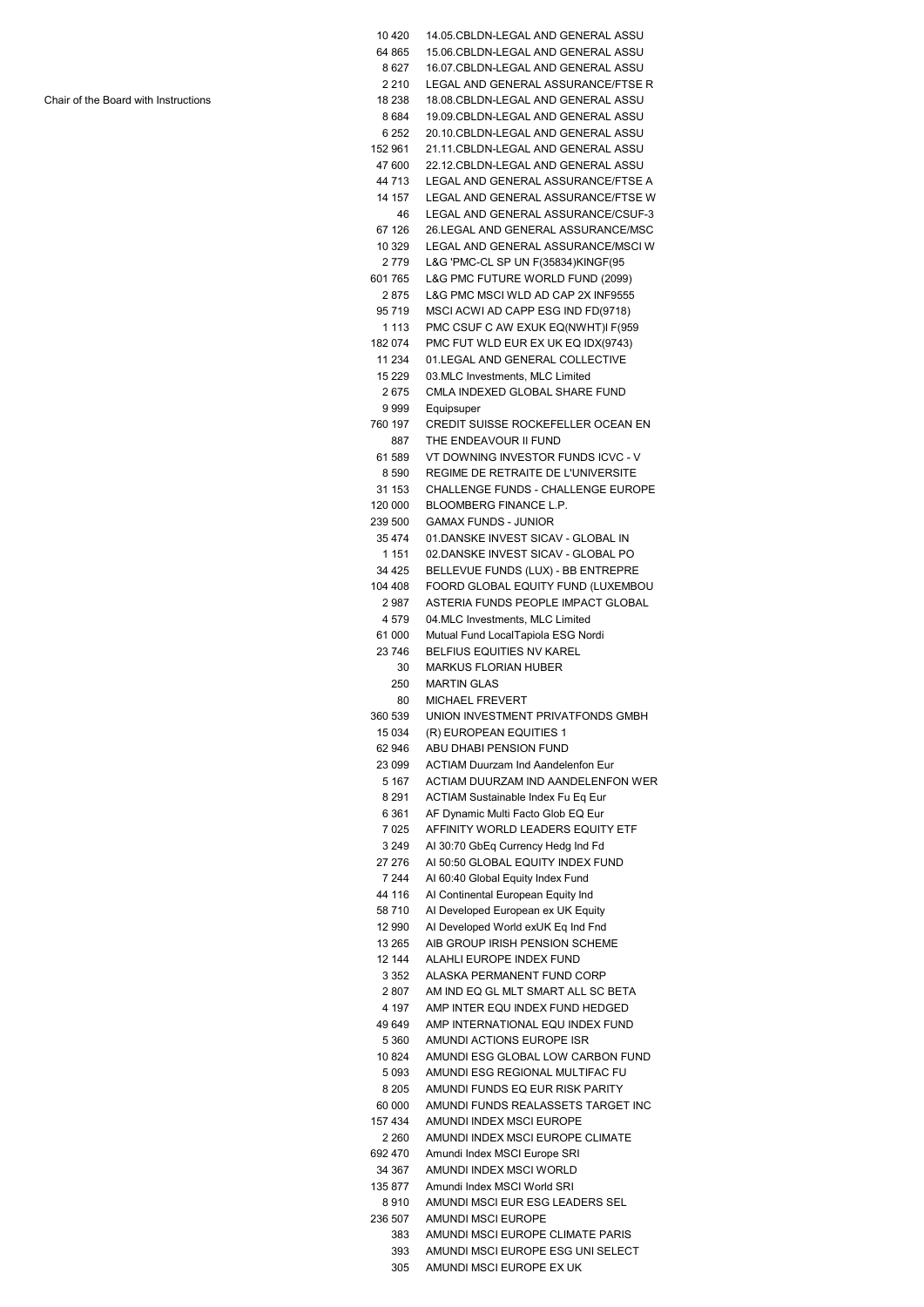| 1 054          | AMUNDI MSCI WORLD CLIMATE PARIS           |
|----------------|-------------------------------------------|
| 21 579         | AMUNDI MSCI WORLD CLIMATE TRANSIT         |
| 8075           | AMUNDI MSCI WORLD ESG LEADERS             |
| 34             | AMUNDI MSCI WORLD ESG UNI SEL             |
| 3570           | AMUNDI MSCI WORLD PARIS ALIG PAB          |
| 1 0 1 3        | AMUNDI PRIME EUROPE - UCITS ETF DR        |
|                |                                           |
| 5896           | AMUNDI PRIME GLOBAL - UCITS ETF DR        |
| 90 000         | AMUNDI SGR SPA/AMUNDI ELI MUL AS          |
| 1 258          | AMUNDI SIF GLOBAL ETHICAL EQUITIES        |
| 8 3 2 0        | AMUNDI STOXX EUROPE 600                   |
| 956            | AMUNDI STRATEGIES ACT EUR RISK PAR        |
| 2 273 962      | AMUNDI VALEURS DURABLES                   |
| 13812          | AON MASTER TRUST                          |
| 711            | AP ACTIONS 2 MONDE                        |
| 1851           | AQUARIUS INTERNATIONAL FUND               |
| 47 584         | ARIZONA PSPRS TRUST                       |
| 2 373          | ARRCO QUANT 2                             |
| 17 522         | ASCENSION ALPHA FUND LLC                  |
|                |                                           |
| 98 665         | ASCENSION ALPHA FUND LLC                  |
| 22 235         | ASCENSION HEALTHCARE MAS PEN TR           |
| 4 197          | ASCENSION HEALTHCARE MAS PEN TRU          |
| 45 784         | ASIAN DEVELOPMENT BANK                    |
| 100 982        | ASSET MANAGEMENT EXCHANGE UCITS           |
| 73 106         | AUSTRALIAN RETIREMENT TRUST               |
| 30 989         | AVIVA CROISSANCE DURABLE IS               |
| 764            | AVIVA INVE POR FUN ICVC AVIVA INVE        |
| 3 355          | AVIVA INVEINVE FU ICVC AVIVA INVE         |
| 19 104         | AVIVA LIFE PENSIONS UK LIMITED            |
| 85 140         | AVIVA LIFE PENSIONS UK LIMITED            |
| 2 262          | Aviva Life Pensions UK LTD                |
|                |                                           |
| 441            | Aviva Life Pensions UK LTD                |
| 528            | AVIVA LIFE & PENSIONS IRELAND DAC         |
| 476            | AXA AA DIVERSIFIE INDICIEL 1              |
| 16 503         | <b>BANCO CENTRAL DE TIMOR-LESTE BCTL</b>  |
| 2 789          | BCT POOLED INVESTMENT FUND SERI           |
| 6315           | <b>BEAR CREEK INC</b>                     |
| 94 921         | BEL EQUITY EUROPE ESG                     |
| 4 5 3 5        | <b>BELLSOUTH CORPORATION RFA VEBA</b>     |
| 5 356          | BESTSELECT - UBS SRI GLOBAL EQ            |
| 1 356          | BEWAARSTICHTI NNIP I                      |
| 998            | <b>BEWAARSTICHTING NNIP</b>               |
| 3991           | <b>BEWAARSTICHTING NNIP I</b>             |
| 226            | BNP EASY LOW CARB 300 WORLD PAB           |
|                | BNP EASY MSCI EUROPE EX CW                |
| 5 101          | BNP EASY MSCI WORLD SRIS-SERIES5          |
| 7939           |                                           |
| 92 774         | <b>BNP EASYMSCI EUROPE SRI S-SERIES5</b>  |
| 43781          | BNPP EASY ECPI GLB ESG BLUE ECNOMY        |
| 10716          | BNZ Wholesale Internatio Eq Ind Fu        |
| $\overline{2}$ | BOARD OF PENSIONS OF EVANGELICAL          |
| 7440           | <b>BP PENSION FUND</b>                    |
| 10 018         | <b>BRANDYTRUST GLOBAL PARTNERS LP</b>     |
| 3558           | <b>BRUNSWICK UNIT 2 QUALIFIED NUCLEAR</b> |
| 3793           | BRUNSWICK UNIT 2 QUALIFIED NUCLEAR        |
| 6825           | BUREAU OF LAB FUN-LAB RETIRET FU          |
| 20 995         | BUREAU OF LABOR FUN-LABOR PENS FUN        |
| 61 512         | CAISSE DE DEPOT ET PLACEMENT DU QU        |
| 58 188         | CAISSE DES DEPOTS ET CONSIGNATIONS        |
| 25 939         | <b>CALVERT RESPONSIBLE INDEX</b>          |
|                |                                           |
| 3 4 3 7        | CALVERT VP EAFE INT IND PORTFOLIO         |
| 26 038         | CANDRIAM SUST EQUITY CHILDREN             |
| 80 646         | <b>CARL VICTOR PAGE MEMORIAL</b>          |
| 5 0 0 0        | CARLOS B SOLIS AND                        |
| 354            | CATHOLIC COMMUNITY FOUNDATION OF M        |
| 56413          | CEN PF OF THE INT UNION OF OPERAT         |
| 6061           | Central Bank of Ireland                   |
| 27 757         | Chiyu Banking Corporation Limited         |
| 1              | CIBC ASSET MANAGEMENT INC                 |
| 21 590         | CIBC EAFE EQUITY POOL                     |
| 198798         | CIBC EUROPEAN EQUITY FUND                 |
|                | CIBC EUROPEAN INDEX FUND                  |
| 2483           |                                           |
| 760            | CIBC INTERNATIONAL EQUITY INDEX PO        |
| 26 045         | CIBC INTERNATIONAL INDEX FUND             |
| 15470          | CITY O PHILADELPH PUB EMPL RETI SY        |
| 12 273         | Cleome Index Europe Equities              |
| 13 557         | CNBF-RC-SCHRODER ACT INT                  |
|                |                                           |
| 387 368        | CNP ACTIONS EUROPE SCHRO                  |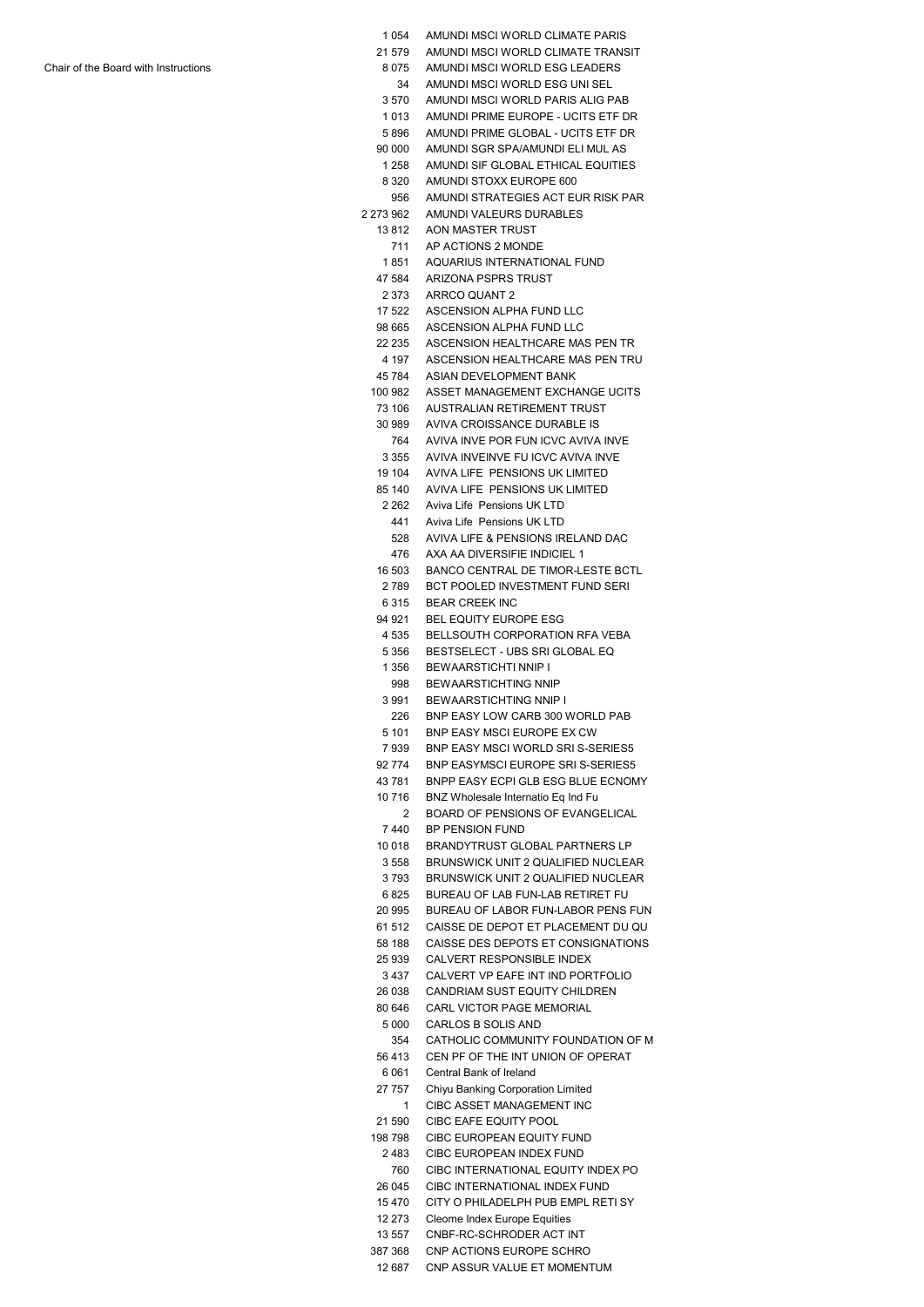- 21 500 COLLEGE RETIREMENT EQUITIES FUND
- 5 700 COLLEGE RETIREMENT EQUITIES FUND
- 1 128 COMMONWEALTH BANK GROUP SUPER
- 111 091 COSMIC INVESTMENT FUND
- 20 711 COUNTY EMPLOYEES AND OFFICERS
- 6 500 COUNTY OF LA DEFCOMP AND THRIFT PL
- 1 200 COUNTY OF LOS ANGELES SAVINGS PLAN
- 1 120 CSAA INSURANCE EXCHANGE
- 146 549 CUST BK OF JAP LTD. AS TR FR THE S
	- 100 D A DAVIDSON & CO 1 214 DANICA PENS LIVSFORSIKRINGSAKTIES
	- 539 DAWM FOR DEAM-FONDS PPC GEQ
	- 4 223 DETROIT EDISON QUAL NUC DECOM TR
	- 2 515 DEUTSCHE DCG EQ
	- 276 DEVELOPED INTERN EQ SELECT ETF
- 83 000 DEVON EQUITY FUNDS RAIF 221 939 DJE DIVIDENDE AND SUBSTANZ
- 9 246 DJE EUROPA
- 39 280 DJE GOLD AND STABILITAETSFONDS
- 11 400 DJE MITTELSTAND AND INNOVATION
- 2 352 DJE UMWELT AND WERTE
- 398 002 DJE ZINS AND DIVIDENDE
- 52 260 DNB FUND GLOBAL ESG 131 938 DNB FUND - NORDIC EQUITIES
- 18 081 DUKE ENERGY QUALIFIED NUCLEAR
- 699 DUPONT PENSION TRUST
- 614 206 DWS CONCEPT
	- 4 000 DWS INV GMBH FOR DEAM-FONDS CPT
	- 5 080 DWS INV GMBH OBO DEAM FONDS ZDV 2 100 DWS INVES GMBH FO DWS TOGEFO TOMOR
- 2 006 648 DWS INVEST
	- 12 888 DWS INVEST GMBH Bo DWS-FON BPT
	- 195 000 DWS INVEST GMBH FOR DWS CON GS+P F
	- 19 600 DWS INVEST GMBH FOR DWS FUT TR 243 312 DWS INVEST GMBH FOR DWS SDG GLO EQ
	- 5 273 DWS INVEST GMBH4DEAM-FONDS GSK 1
- 110 958 DWS INVEST II 1 400 DWS INVEST SA ARERO DER WELTFONDS
- 10 981 DWS INVEST SA FOR ZURICH GL EQUITY
- 8 607 DWS INVEST SA4ARERO DER WELTFONDS
- 3 150 DWS INVESTMENT GMBH FOR DEAM-FON
- 184 090 DWS INVESTMENT GMBH FOR DWS CONCEP 11 654 DWS INVESTMENT GMBH FOR DEAM-FON
- 37 750 DWS INVESTMENT SA 4 DWS CONCEPT DJ
- 8 829 DWS INVESTMENT SA FOR DWS CONCEPT
- 166 076 EARNEST INT INVESTMENT TRUST FUND
- 60 013 EARNEST INTL POOLED GROUP TRUST
	- 328 EASTSPRING INVESTMENTS
	- 9 909 EGEPARGNE 2 DIVERSIFIE
- 34 873 EMG EUROPE NUMERIC INVESTORS
- 570 EMPLOYEES RETIREMENT SYS BALTIMORE 37 258 EMPLOYEES RETIREM SYST OF GEORGIA
- 121 987 EMPLOYEES RETIREMENT SYST NEVADA
	- 1 952 ENERGY INSURANCE MUTUAL LTD CO
	- 99 ENERGY INVESTMENT FUND
- 3 028 EPS QUINTET EARTH 58 150 ETOILE CONSOMMATION EUROPE
- 18 257 EU SCR IND NONLEN COM TR FND NMAA
- 385 906 EUROPE INVESTMENT FUND
- 1 149 665 EUROPEAN OPPORTUNITIES TRUST PLC
	- 37 346 EVERSOURCE RETIREES BENEFIT TRUST
	- 21 300 EXKLUSIV PORTF SICAV FLEX STRAT
	- 7 131 FAMILY BALANCED INTERNATIONAL 1 589 Exxonmobil Savings Retirement Fd
	- 12 459 FAMILY INVESTMENTS CHILD TRUST FUN
	- 164 745 FIDELITY FUNDS NORDIC POOL
	- 52 760 FLORIDA LLC
	- 23 283 Fondation Botnar
	- 27 153 FONDO PENSIONE DIRIGENTI GRUPPO
	- 8 300 FONDS NORDIS RENDEMENT
	- 1 936 FORD MOTOR COMPANY DEFINED
	- 1 039 FORD MOTOR COMPANY OF CANADA
	- 104 333 FORSTA AP FONDEN
	- 64 145 FRANCISCAN ALLIANCE INC
- Chair of the Board with Instructions 13 500 FULCRUM LIQUID REAL ASSETS FUND
	- 6 517 FUNDACAO CALOUSTE GULBENKIAN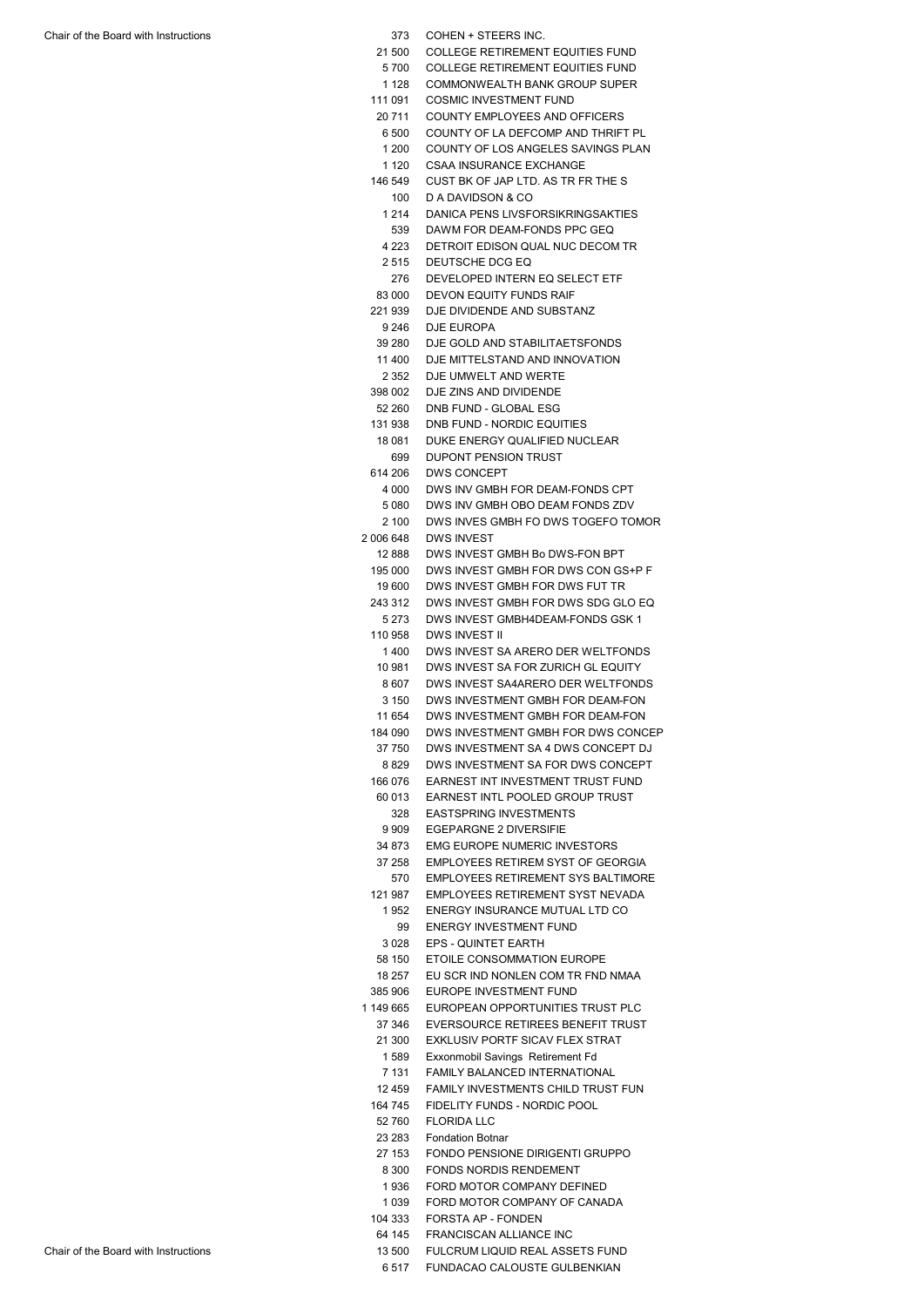| 4 505   |                                          |
|---------|------------------------------------------|
|         | <b>FUNDO DE PENSOES</b>                  |
| 11 741  | FUNDO DE SEGURANCA SOCIAL                |
| 9 330   | FUTURE FU BOARD OF GUARD FoB MEDIC       |
| 47 568  | FUTURE FUND BOARD OF GUARDIANS           |
|         |                                          |
| 184 721 | <b>FUTURE OF EARTH PICTET</b>            |
| 177 237 | <b>GENERAL ORG FOR SOC INSURANCE</b>     |
| 18 359  | GENERAL PENSION AND SOC SEC AUTH         |
| 24      | <b>GENERALI ITALIA SPA</b>               |
| 7 2 1 1 | <b>GENERTELLIFE SPA</b>                  |
|         |                                          |
| 23 470  | <b>GLOBAL MULTI-FACTOR EQUITY FUND</b>   |
| 22 907  | <b>GODFOND SVERIGE &amp; VARLDEN</b>     |
| 476     | GOLDMAN SACHS UK RETIREMENT PLAN         |
| 744 019 | GOVERNMENT PENSION INVESTMENT FUND       |
| 42 896  | <b>GRD 03 ACTIONS</b>                    |
| 7632    | <b>GROUPAMA EUROPE EQUITIES</b>          |
|         |                                          |
| 21 643  | GUIDESTONE FUN INTER EQ IND FU           |
| 803     | GULF INTERNATIONAL BANK (UK) LTD         |
| 60 000  | HANDELSBANKEN EUR INDEX CRITERIA         |
| 50 000  | HANDELSBANKEN GLO INDEX CRITERIA         |
| 900 000 | HANDELSBANKEN GLOBAL TEMA                |
|         | HANDELSBANKEN HALLBAR ENERGI             |
| 1800000 |                                          |
| 450 000 | HANDELSBANKEN NORDEN INDEX               |
| 250 000 | HANDELSBANKEN NORDEN TEMA                |
| 700 000 | HANDELSBANKEN NORDISKA SMABOLAG          |
| 200 000 | HANDELSBANKEN NORGE INDEX                |
| 3408    | HARRIS UNIT 1 QUALIFIED NUCLEAR          |
|         |                                          |
| 36 787  | HARTFORD CLIMATE OPPORTUNITIES FND       |
| 378     | HARTFORD SCHRODERS SUST INT              |
| 325 400 | <b>HEPT FUND ICAV</b>                    |
| 22 680  | <b>HEPTAGON FUND ICAV</b>                |
| 10 520  | HITACHI FOREIGN EQY IND MOTHER FD        |
|         |                                          |
| 56 071  | HONG KONG SPECIAL ADMINISTRATIVE         |
| 583 419 | HONG KONG SPECIAL ADMINISTRATIVE         |
| 3801    | HOSPITAL AUTHOR PROVIDENT FU SCH         |
| 268 125 | HSBC-SSB EUROPE EX UK EQUITY TRACK       |
| 2 577   | IA CLARINGTON GLOBAL VALUE FUND          |
|         |                                          |
| 86 755  | <b>IAGAM GLOBAL EQUITY TRUST</b>         |
| 81 028  | <b>IBM 401(K)</b>                        |
| 15 585  | IBM 401(K) PLUS PLAN TRUST               |
| 1 555   | <b>IBM PERSONAL PENSION PLAN TRUST</b>   |
| 1937    | <b>IBM RETIREMENT PLAN</b>               |
|         |                                          |
|         |                                          |
| 671     | IMPERIAL INTERNATIONAL EQUITY POOL       |
| 12 399  | <b>IMPERIAL OVERSEAS EQUITY POOL</b>     |
| 12 276  | INDEXIQ Factors Sustainable Eur Eq       |
| 19763   | INDUSTRIAL ALLIANCE INS & FINANC         |
| 1469    | INTERN EXPATRIATE BENEFIT MASTER T       |
|         |                                          |
| 14 216  | <b>INTERNATIONAL MONETARY FUND</b>       |
| 3 2 2 6 | INVESTERIN DAN INV GLO IND - A           |
| 13919   | INVESTERIN DAN INV GLO IND KL            |
| 20 661  | INVESTERIN DAN INV IND GLO AC RES        |
| 3963    | INVESTERIN DAN INVE EUR IND BNP          |
| 9629    | INVESTERIN DANS INV SEL GLO EQ SO        |
|         |                                          |
| 29 291  | INVESTERING DAN INV IND EUR RESTR        |
| 9 9 1 2 | INVESTERINGS DAN INV EUR INDE KL         |
| 21 769  | INVESTERINGS DAN INV SEL GLO EQ SO       |
| 4 7 2 2 | INVESTERINGS DAN INV SEL GLOB RES        |
| 38 225  | <b>INVESTERINGS DAN INVE SELECT FLEX</b> |
| 542 336 | INVESTERINGSFORENINGEN DANSKE INVE       |
|         |                                          |
| 156 057 | INVESTERINGSFORENINGEN DANSKE INVE       |
| 61 578  | IOWA PUBLIC EMPLOYEES RETIREMENT         |
| 400     | Juha Salonen                             |
| 13 0 20 | KAISER FOUNDATION HOSPITALS              |
| 16 565  | KAISER PERMANENTE GROUP TRUST            |
| 48 840  | KAPITALF INVES PRO VEL WOR EQ IND        |
| 5 1 7 2 | KAPITALFORENINGEN DANSKE INVEST IN       |
|         |                                          |
| 797 054 | KEMPEN EUROPEAN SUSTAINABLE              |
| 377 139 | Kempen Global Sustainable                |
| 21 403  | KEMPEN INT FDS-Kempen (Lux)              |
| 5978    | KF EMD INVEST GLOB AKTIER III            |
| 2 141   | Kiwi Invest Mana ScreeGloEq Ind Fu       |
| 2 3 2 8 | KOWLOON MTR BUS CO 1933 LI M R EMP       |
|         |                                          |
| 30 000  | LAHITAPIOLA KESKINAINEN HENKI-VAKU       |
| 25 792  | LEG & GENERAL MSCI EAFE SL FU LLC        |
| 20 338  | LEG a GEN FUT WOR CLIM CH EQ FAC I       |
| 1876    | LEG a GEN FUT WOR ESG EUR EX UK IN       |
| 13 046  | LEG A GENE FUT WOR ESG DEVE IND FU       |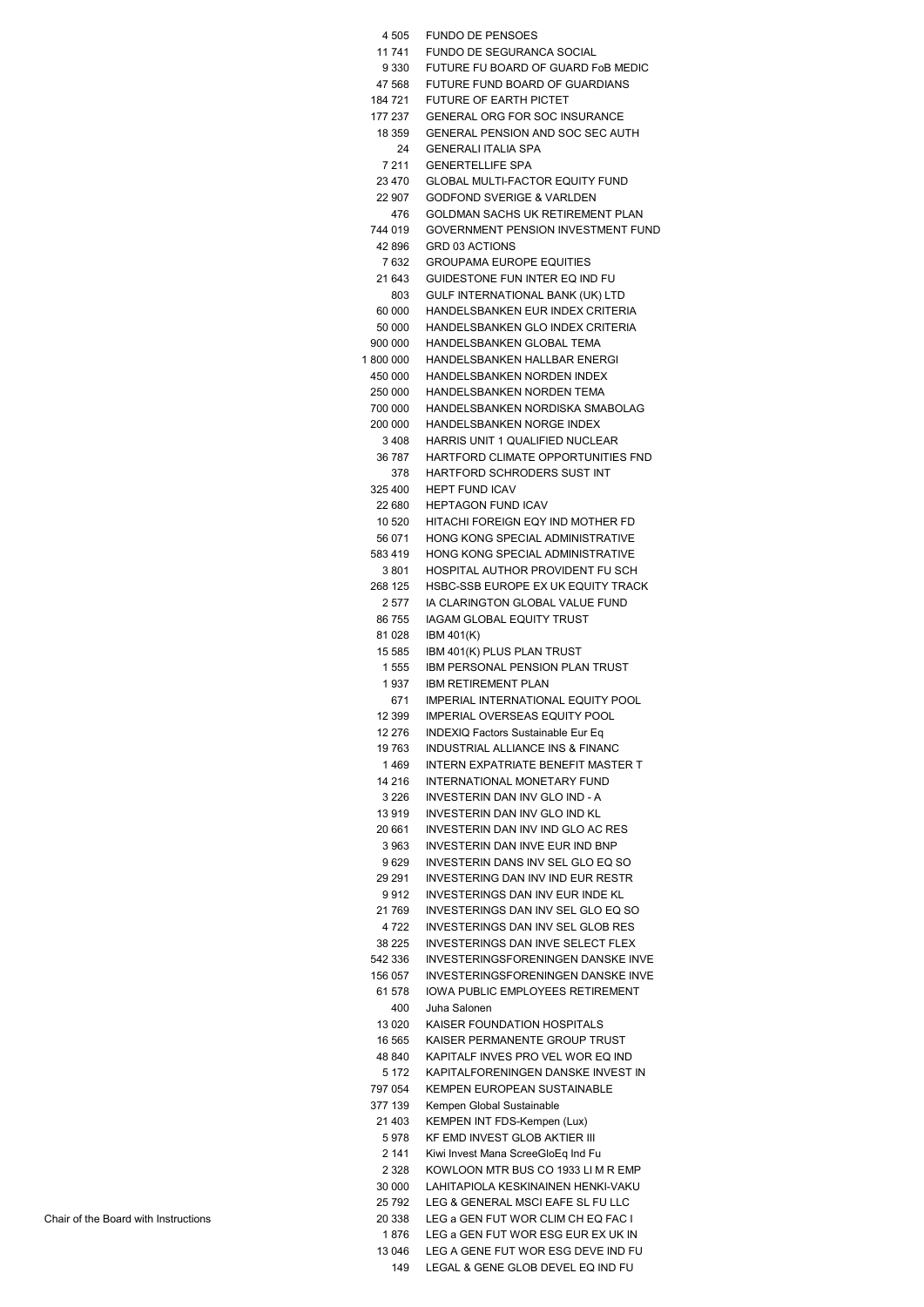| 158 186   | LEGAL & GENERAL AUTH CONTR SCHEME    |
|-----------|--------------------------------------|
| 48 322    | LEGAL & GENERAL CCF                  |
| 206 550   | LEGAL & GENERAL EUROPEAN EQ INC FU   |
| 29 333    | LEGAL & GENERAL MSCI EAFE FUND LLC   |
|           |                                      |
| 202 673   | LEGAL and GEN EUROPEAN INDEX TRUST   |
| 1 2 3 6   | LEGAL and GEN GLOL EQ INDEX FD       |
| 23 185    | LEGAL and GEN INTERN INDEX TRUST     |
| 11 482    | LEGAL AND GEN UCITS ETF PLC          |
|           |                                      |
| 6 6 6 5   | LEGAL AND GENERAL ICAV               |
| 16 491    | LEGALaGENE DEVEL MULTI-FAC SL FU     |
| 423 380   | LGPS CENT AUTHORISED CONT SCHEME     |
| 2433      | LOF TargetNetZero Europe Equity      |
| 358       | LOF TargetNetZero Global Equity      |
| 1 302     | LOIS (CH) GLOBAL EQU TRACKER+ ESG    |
|           |                                      |
| 40 615    | LOS ANGELES CITY EMPLOYEES RETIRE    |
| 73 824    | LVIP SSGA INTERNATIONAL INDEX FUND   |
| 19 322    | LYUDMILA                             |
| 226 823   | LYX IND FD-LYXOR CORE STO EUR 600    |
| 88 813    | LYX UCITS ETF PEA DJ IND AV          |
| 2 763     | Lyxor 1 STOX Eur 600 ESG DR UC ETF   |
|           |                                      |
| 380 671   | LYXOR CAC 40 DAILY -2X INVE UCI ET   |
| 14 451    | LYXOR CORE MSCI WORLD (DR) UCI ETF   |
| 133 941   | LYXOR MSCI EUR ESG LEAD DR UCI ETF   |
| 38 423    | LYXOR MSCI EUROPE UCITS ETF          |
| 543 699   | LYXOR NASDAQ-100 DAILY               |
| 131 112   | LYXOR RUSSELL 1000 GROW UCITS ETF    |
|           |                                      |
| 79 227    | LYXOR UCITS ETF PEA W WATER          |
| 308       | MACKENZIE GL LEADERSHIP IMP ETF      |
| 449       | MACKENZIE GLOBAL WOMENS              |
| 208 620   | <b>MANAGED PENSION FUNDS LIMITED</b> |
| 133 057   | <b>MANAGED PENSION FUNDS LIMITED</b> |
|           |                                      |
| 19 200    | MANUFACT AND TRADERS TRUST COM       |
| 1877      | MANVILLE PERSONAL INJURY SET         |
| 259 747   | MARYLAND STATE RETIREMENT + PENSIO   |
| 180 824   | MAS BAN OF JAP FO MTBJ400045828 11   |
| 281 515   | MAS BAN OF JAP FO MUTB4000           |
| 550 658   | MAS BAN OF JAP FO MUTB4000           |
| 351 312   | MAS BAN OF JAP FO MUTB4000           |
|           |                                      |
| 494 293   | MAS BAN OF JAP FO MUTB4000           |
| 113 317   | MAS TR BK OF JAP LTD. AS TR F MTBJ   |
| 12 142    | MASTTR BANK OF JP MUTB400021492      |
| 16 154    | MERCER DIVERSIFIED ALTERNATIVES FU   |
| 2799      | MERCER PAS SUSTAI INTERNL SHA FU     |
| 15 104    | <b>MERCER QIF CCF</b>                |
|           | MERCER OIF CCF                       |
| 97 471    |                                      |
| 48 098    | MERCER UCITS CMMN CONTRACTUAL FUND   |
| 17977     | MERCER UNHEDGED OVERSEAS SHARES TR   |
| 3785      | MERCY INVESTMENT SERVICES INC.       |
| 3095      | MF/WS PI MULTI-ASSET FUND            |
| 57 735    | <b>MGI FUNDS PLC</b>                 |
| 525       | <b>Michael Scholz</b>                |
|           |                                      |
| 910       | Migros Bank (Lux) Fonds 30           |
| 1730      | Migros Bank (Lux) Fonds 40 (EUR)     |
| 970       | Migros Bank (Lux) Fonds 50           |
| 880       | MIGROS BANK (LUX) FONDS INTERSTOCK   |
| 1884      | MINISTER FOR FINANCE AND IRELAND     |
| 184 396   | MONETARY AUTHORITY OF SINGAPORE      |
|           |                                      |
| 36 598    | MTBJ LTD RE: MUTB400021536           |
| 1558      | MUL-LYX NET ZERO 2050 SP WOR CLIM    |
| 1793      | MUL-LYXOR MSCI WORLD CLIMATE CHA     |
| 10 222    | MUL-LYXOR MSCI WORLD ESG LEADERS     |
| 540       | MULTI SOL PICTET MULTI ASSET OPP     |
| 14 3 5 2  | MUSASHI SMART PREMIA FUND            |
| 91 163    | NATCOUNCIL FOR SOC SEC FU P.R.C      |
| 39 000    | NATIONAL EMPLOYMENT SAVINGS TRUST    |
|           |                                      |
| 1 069 130 | NATWEST TRUSTEE AND DEPOSITARY       |
| 138 516   | NEW YORK STATE TEACHERS RETIREMENT   |
| 1882      | New Zealand Guardian Tr Com Ltd      |
| 323       | NEXTERA ENERGY DUANE ARNOLD          |
| 469       | NEXTERA ENERGY DUANE ARNOLD LLC      |
| 1 350     | <b>NEXTERA ENERGY POINT BEACH</b>    |
| 9006      | <b>NFS LIMITED</b>                   |
|           |                                      |
| 943       | NN L SICAV                           |
| 4775      | NN (L) SICAV                         |
| 3 2 2 2   | <b>NN L SICAV</b>                    |
| 3078      | NN PARAPLUFONDS 1 N V                |
| 117       | Nordis Capital                       |
|           |                                      |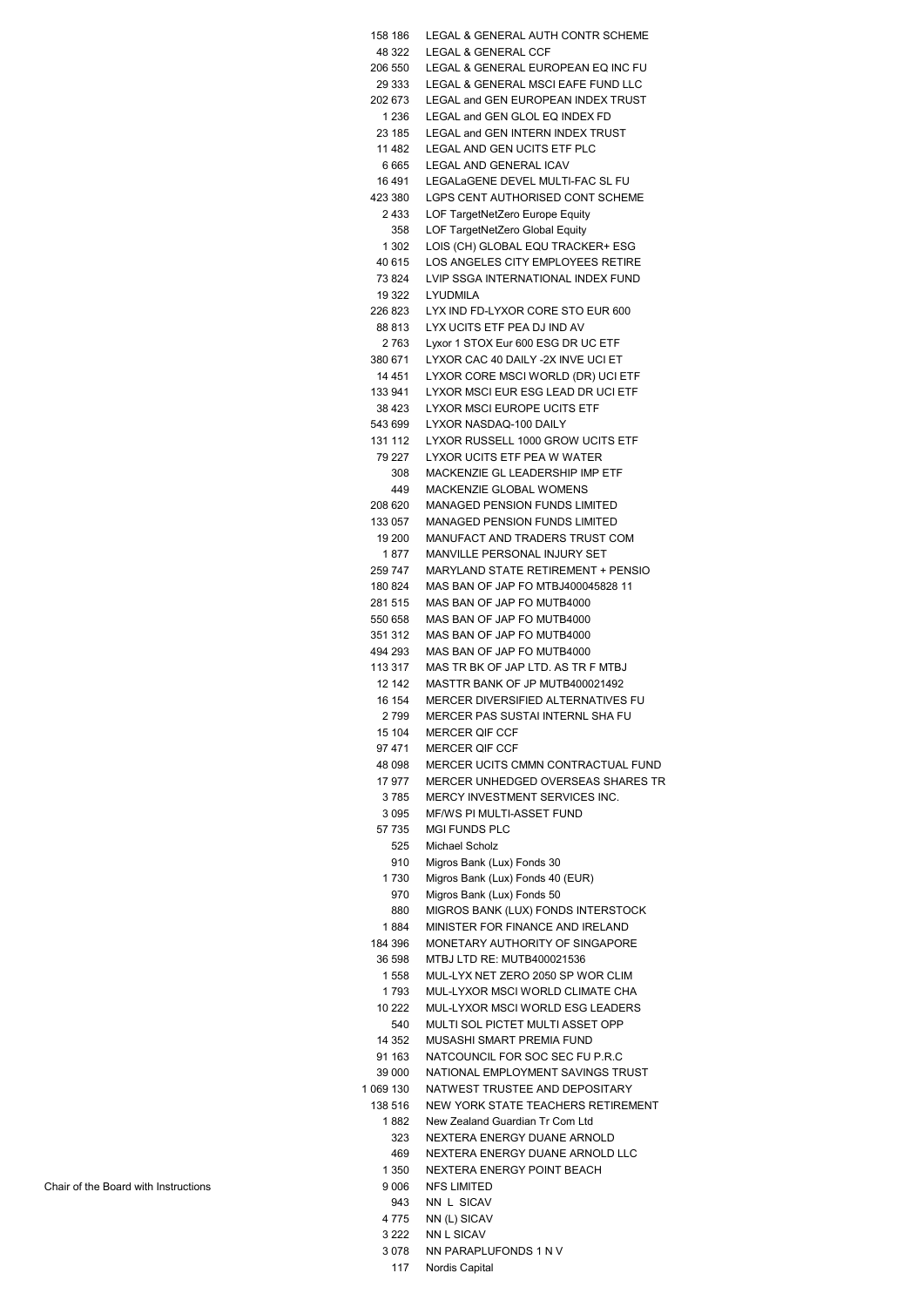| 600                | NORTHROP GRUMMAN CORP VEBA MST TRI                                  |
|--------------------|---------------------------------------------------------------------|
| 3 3 0 0            | NUVEEN ESG INT DEV MARKETS EQ ETF                                   |
| 3019<br>3095       | Oak Portfolio Holdings Limited                                      |
| 12 152             | OFI RS ACT4 GREEN FUTURE<br>ONE FAMILY GLOBAL EQUITY FUND           |
| 34 890             | OPSEU PENSION PLAN TRUST FUND                                       |
| 52 500             | ORCA GLOBAL FUND                                                    |
| 13 354             | PAX ELLEVATE GLOBAL WOMEN'S INDEX                                   |
| 81 587             | PAX INTERNATIONAL SUSTAIN                                           |
| 2898               | PENN SERIES DEVELOPED INTERN                                        |
| 15 152             | PENSIONINVESTFUNDTRNUMBER10                                         |
| 3871               | PENSIONINVESTFUNDTRNUMBER21                                         |
| 27 722             | PENSIONINVESTFUNDTRNUMBER3                                          |
| 1453<br>250 475    | PENSIONINVESTFUNDTRNUMBER8<br>PEOPLES BANK OF CHINA                 |
| 132 886            | PG AND E CORP RETIREMENT MASTER                                     |
| 30 614             | PHILADELPHIA GAS WOR PENS PLAN                                      |
| 5 478              | PICTET CH GLOBAL EQUITIES                                           |
| 1 312 796          | PICTET GLOBAL MEGATREND SELECT                                      |
| 17 769             | PICTET MULTI ASSET GLOBAL OPP                                       |
| 2 127 421          | PICTET NUTRITION                                                    |
| 379<br>22 631      | POB MANDATE BLACKROCK                                               |
| 1636               | POLICEMEN'S ANNUITY AND BENEFIT<br>POOL REINSURANCE COMPANY LIMITED |
| 28 537             | PRESCIENT GLOBAL FUNDS ICAV                                         |
| 14 600             | PT (BOOSTER INVESTMENTS) NOM                                        |
| 4 529              | PUBL EMPL RET ASS OF NEW MEXICO                                     |
| 408 368            | PUBL SCHOOL TEACHERS PENSION&RETIR                                  |
| 4414               | QIC INTERNATIONAL EQUITIES FUND                                     |
| 12 043             | Raiff Kapitalanlage GmbH Val Akt G                                  |
| 108 004<br>2981    | RAY TECH CORP SAV PLAN MAS TR<br>REALINDEX GLOBAL SHARE FUND        |
| 67 150             | <b>REASSURE LIMITED</b>                                             |
| 33 858             | REED ELSEVIER PENSION SCHEME                                        |
| 13 4 05            | RENAISSANCE INTERNATIONAL EQUITY                                    |
| 1 1 8 5            | RETAIL EMPLOYEES SUPERANNUATION TR                                  |
| 55 000             | RIVERTREE EQUITY INCOME EUROPE                                      |
| 3897<br>2561       | ROBINSON UNIT 2 QUALIFIED NUCLEAR<br>Ronald McAulay 2003 Capital Tr |
| 756                | Ronald Rita McAulay Foundation                                      |
| 53 976             | <b>RPAR RISK PARITY ETF</b>                                         |
| 9 3 3 2            | <b>SBC MASTER PENSION TRUST</b>                                     |
| 11 242             | SCHRODER DIVERSIFIED GROWTH                                         |
| 17 904<br>790 550  | SCHRODER DIVERSIFIED GROWTH TRUST<br>SCHRODER EUROPEAN FUND         |
| 54 973             | SCHRODER EUROPEAN SUST EQ FD                                        |
| 3 364              | SCHRODER GBL MULTI ASSET THEM FD                                    |
| 132 469            | SCHRODER INST POOLED FDS-EUR EQ FD                                  |
| 2464816            | SCHRODER INTERN SELECTION FUND                                      |
| 906 301            | SCHRODER INTERNATIONAL SELECTION F                                  |
| 4 570<br>791       | SCOTIA INT EQ INDEX TRACKER ETF<br>SCOTIA INTERNATIONAL EQ IND FU   |
| 261                | SCOTIA RESPON INVEST INTER EQ IND                                   |
| 6 133              | <b>SCOTTISH WIDOWS LIMITED</b>                                      |
| 191 285            | SCOTTISH WIDOWS OVERSEAS GROWTH                                     |
| 2 193              | Sebastes Capital, LLC                                               |
| 376                | Seeyond Europe Market Neutral<br>SEEYOND EUROPE MINVOL              |
| 125 066<br>52 340  | SEEYOND GLOBAL MINVARIANCE                                          |
| 5927               | SEMPRA ENERGY PENSION MASTER TRUST                                  |
| 12 146             | <b>SG BLACKROCK FLEXIBLE ISR</b>                                    |
| 16 784             | SPA MANDATE BLACKROCK                                               |
| 4 7 4 6            | SPARINVEST SICAV                                                    |
| 1 1 3 3<br>3 2 6 8 | SPDR BLOOMBERG SASB DEVELOPED MAR<br>SPDR MSCI ACWI CLI PAR ALI ETF |
| 7 3 0 9            | SPDR MSCI EAFE FOSSIL FUEL RESERVE                                  |
| 17 605             | SPDR MSCI EAFE STRATEGICFACTORS                                     |
| 237                | SPDR MSCI WORLD STRATEGICFACTORS                                    |
| 196 294            | SPDR PORTFOLIO DEV WORLD EX-US ETF                                  |
| 8059               | SPDR PORTFOLIO EUROPE ETF                                           |
| 2019<br>4 787      | SPDR SP WORLD EX AUSTRALIA FUND<br>SPP GENERATION 40-TAL            |
| 33 330             | SPP GENERATION 50-TAL                                               |
| 138 266            | SPP GENERATION 60-TAL                                               |
| 85 013             | SPP GENERATION 70-TAL                                               |
| 22 0 21            | SPP GENERATION 80-TAL                                               |
| 1411               | SPP PENSION & FORSAKRING AB (PUBL)                                  |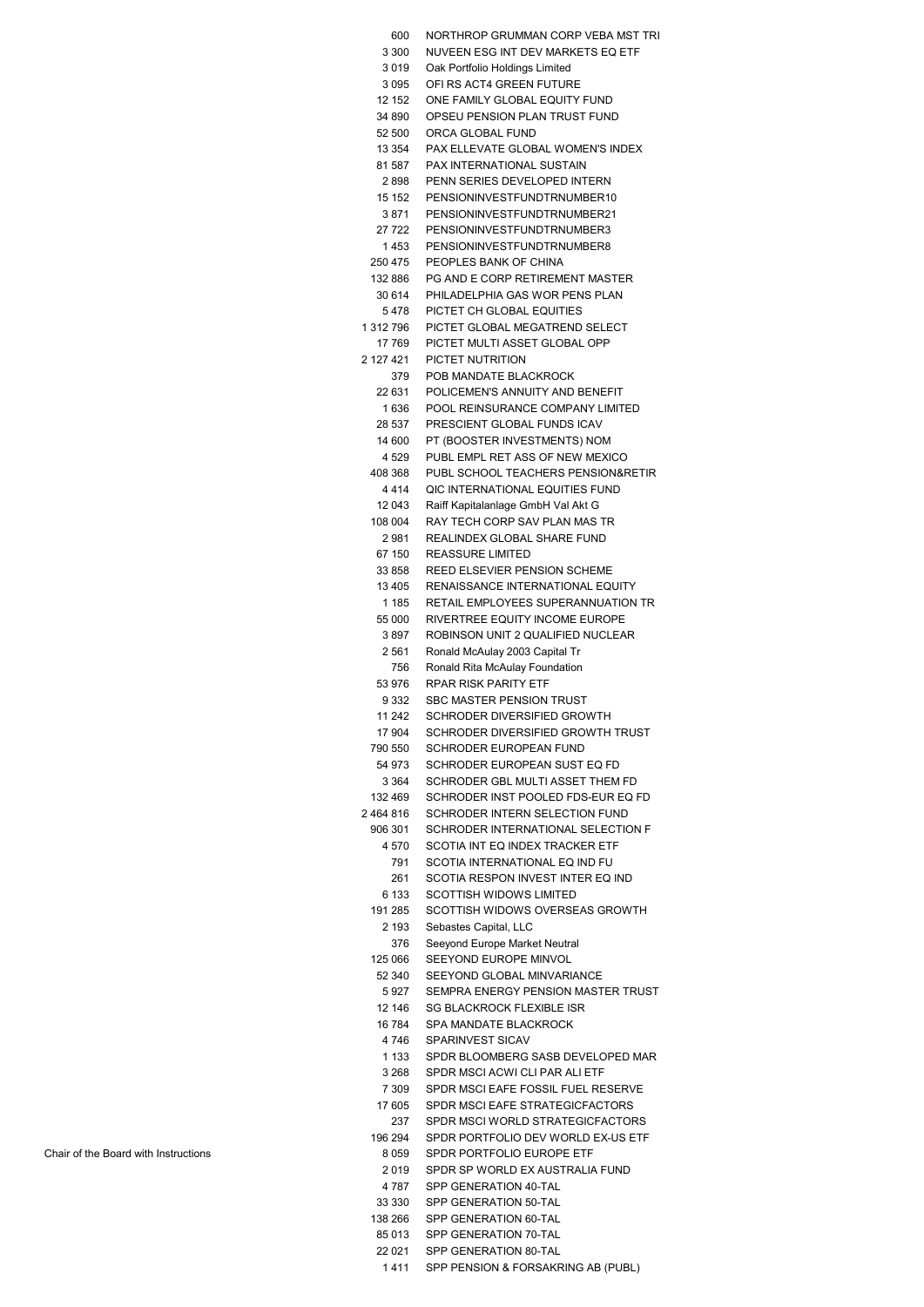| 102 070           | SPW MULTI-MANAGER ICVC-SPW MULTI                                       |
|-------------------|------------------------------------------------------------------------|
| 35 348            | SS LOW CARB ESG INT EQ IND TRST                                        |
| 344 689           | SS MSCI NO IND SEC LEN COM TR FND                                      |
| 115 588           | SSB DEVELOPED EQUITY INDEX PORTFOL                                     |
| 2 3 2 7           | SSB GLOB ADVI GROSS ROL UP UNI TRU                                     |
| 584 920           | SSB INV FUNDS FOR TAXEXEMPT RETIRE                                     |
| 2697              | SSGA FTSE RAFI DEVELOPED 1000 INDE                                     |
| 2 3 9 0           | SSGA MSCI ACWIEXUS ID NL DAIL TRST                                     |
| 36 103            | SSGA SPDR ETFS EUROPE I PLC                                            |
| 135 242           | SSGA SPDR ETFS EUROPE II PLC                                           |
|                   |                                                                        |
| 168 657           | ST OF MINNESOTA                                                        |
| 11 120            | ST PFD PMA MANDATE BLACKROCK                                           |
| 15 573            | <b>STAR PASTEUR</b>                                                    |
| 16 581            | STATE OF WISCONSIN INVEST BOARD                                        |
| 23 850            | STATE ST IRELAND UNIT TRUST                                            |
| 6 2 4 3           | STATE ST TOTAL RETURN V.I.S. FUND                                      |
| 2 3 8 6           | <b>STATE STREET CCF</b>                                                |
| 10 821            | STATE STREET GLOBAL ADV                                                |
| 109 216           | STATE STREET GLOBAL ADV LUX SICAV                                      |
| 38 554            | STATE STREET GLOBAL ADVISOR                                            |
| 14 125            | STATE STREET GLOBAL ADVISORS TRU                                       |
| 70 801            | STATE STREET GLOBAL ALL CAP                                            |
| 10 582            | STATE STREET INTERN EQ INDEX TR                                        |
| 11 798            | STATE STREET MSCI ACWI EX USA IMI                                      |
| 24 716            | STATE TEACHERS RETIRE SYS OF OHIO                                      |
| 586 768           | STATE TEACHERS RETIRE SYS OF OHIO                                      |
| 50                | Steffen Kuehne                                                         |
| 1916              | STELLAR INSURANCE LTD.                                                 |
| 5 277             | STICH BED VOOR DE MEUBELI NDUSTRIE                                     |
| 9676              | STICH BED VOOR HET SCHOONMAAK EN G                                     |
| 37 346            | STICHTING AHOLD DELHAIZE PENSIOEN                                      |
| 6 5 8 9           | STICHTING BEDRIJFSPENSIOENFONDS VO                                     |
| 5788              | STICHTING BEDRIJFSTAKPENSIOENFONDS                                     |
| 33 923            | STICHTING BLUE SKY LIQUID ASSET FU                                     |
| 147 907           | STICHTING BPL PENSIOEN MANDAAT BLA                                     |
| 196               | STICHTING DE NATIONALE ALGEMEEN                                        |
| 11 162            | STICHTING HEINEKEN PENSIOENFONDS                                       |
| 1 2 2 2           | STICHTING INSTITUUT GAK                                                |
| 1 2 8 0           | STICHTING NN CDC PENSIOENFONDS                                         |
| 98                | STICHTING PENSIOENFONDS NOTARIAAT                                      |
| 52 778            | STICHTING PENSIOENFONDS UWV                                            |
| 19 216            | STICHTING PF HORECA AND CATERING                                       |
| 12 598            | STOREBRAND SICAV                                                       |
| 2 2 1 1           | <b>SYLVAN PARTNERS LLC</b>                                             |
| 154 638           | VERDIPAPIRFONDET STOREBRAND NORGE                                      |
| 50 000            | TAIPEI FUBON COMERCIAL BANK LTD                                        |
| 249               | TAIWAN COOP BANK LTD. IN ITS CAP                                       |
| 8 1 1 6           | TANGERINE BAL GROWTH PORTFOLIO                                         |
| 1 0 5 9           | TANGERINE BALANCED INC PORTFOLIO                                       |
| 6919              | TANGERINE BALANCED PORTFOLIO                                           |
| 10 068            | TANGERINE EQUITY GROWTH PORTFOLIO                                      |
| 92919             | TD EMERALD INTERNAT EQ IND FND                                         |
| 2617              | TD EUROPEAN INDEX FUND                                                 |
| 20 027            | TD INTERNATIONAL EQUITY INDEX ETF                                      |
| 189879            | TEACHERS RETIREMENT SYS OF GEORGIA                                     |
| 2050              | TEACHERS RETIREMENT SYST LOUISIANA                                     |
| 13767             | TELSTRA SUPERANNUATION SCHEME                                          |
| 1920              | THE AMERICAN UNIVERSITY IN CAIRO                                       |
| 30 933            | THE BANK OF KOREA                                                      |
| 1 1 3 2           | THE BARCLAYS BANK UK RETIREMENT FU                                     |
| 59 156            | THE BOARD OF THE PEN PROTECTION FU                                     |
| 20 077            | THE CBF CHURCH OF ENGLAND INVT FU                                      |
| 1926              | THE CHANC MAST AND SCH OF THE UNI                                      |
| 1 1 9 9           | THE DIRECTORS OF THE CHINESE YOUNG                                     |
| 12 507            | THE EUROPEAN CENTRAL BANK                                              |
| 205 176           | THE GREATER MANCHESTER PENSION FU                                      |
| 4 0 6 2           | The Magna Foundation                                                   |
|                   |                                                                        |
| 25 175            | THE MAS TR BK OF JAP LTD. AS TR F                                      |
| 185 000           | THE MASTER TRUST BANK OF JAPAN LTD                                     |
| 39 107            | THE MASTER TRUST BANK OF JAPAN LTD                                     |
| 4 0 9 9           | The Oak Seneford Trust                                                 |
| 115 288           | THE REGENTS OF THE UNIVERSITY OF C                                     |
| 220 073<br>46 158 |                                                                        |
|                   | THE REGENTS OF THE UNIVERSITY OF C                                     |
|                   | THE STATE OF CONNECTICUT ACT                                           |
| 1731              | THE UNIVERSITY COURT OF THE UNI                                        |
| 23 848<br>5 000   | TIAA-CREF INTERNAT EQ INDEX FUND<br>TIAA-CREF SOCIAL CHOICE INTERNATIO |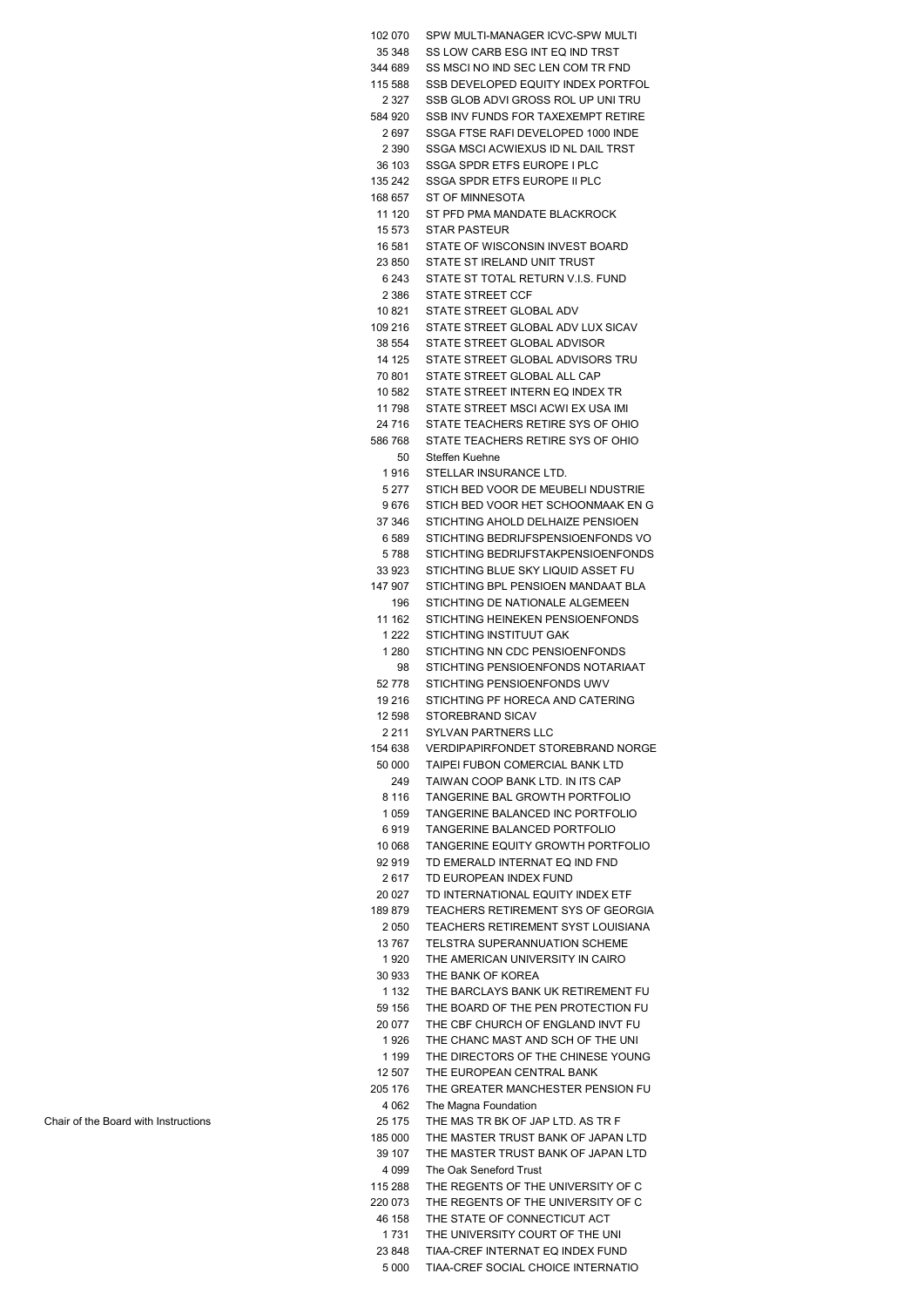| 4831               | TM FULCRUM DIVD LIQUID ALTER FU                                    |
|--------------------|--------------------------------------------------------------------|
| 2 3 0 8            | TM FULCRUM DIVE ABSOLUTE RETU FU                                   |
| 2038               | TRANSAMERICA INTERNATIONAL EQUITY                                  |
| 4 633              | TRINITY COLLEGE CAMBRIDGE                                          |
| 325                | <b>TWU Superannuation Fund</b>                                     |
| 163 417            | UBS (IRL) ETF PLC                                                  |
| 702 017            | UBS (Lux) Equity Sicav                                             |
| 312 633            | UBS (Lux) Equity Sicav-Active                                      |
| 182 219            | UBS (LUX) FUND SOLUTIONS                                           |
| 3991               | UBS (Lux) Institutional Sicav - Eq                                 |
| 16757              | UBS (Lux) Key Selection Sicav                                      |
| 766                | UBS (Lux) Sicav 1                                                  |
| 1 1 5 1            | UBS (LUX) STR SI SY-ALLO PF DEF(US                                 |
| 776<br>293 121     | UBS (Lux) Strategy SICAV-SAP Dyn(U<br>UBS (US) GROUP TRUST         |
| 87 835             | UBS ASSET MANAGEMENT LIFE LTD                                      |
| 3929               | UBS ASSET MANAGEMENT LIFE LTD                                      |
| 36 988             | UBS ENGAGE FOR IMPACT FUND                                         |
| 8865               | UBS FTSE RAFI DEVELOPED 1000 IND                                   |
| 130 597            | UBS Fund Management (Lux) S.A.                                     |
| 13 999             | UBS Fund Management (Lux) S.A.                                     |
| 82 251             | UBS Fund Mngm (Switzerland) AG                                     |
| 1896               | UBS GLO EQ CLIMATE TRANS FU                                        |
| 22 000             | UBS GLOBAL ALLOCATION FUND (UK)                                    |
| 105 904            | <b>UBS INTERNATIONAL SUSTAINABLE</b>                               |
| 532                | UBS IQ MSCI WORLD EX AUSTRALIA                                     |
| 3889292            | UBS Lux Eq Sicav Long Ter Them USD                                 |
| 103 911            | Ubs Lux Insti Fu Equ Eur Pas                                       |
| 186 519            | Ubs Lux Insti Fun Equ Eur Pas II                                   |
| 3 2 5 9            | UBS LUX KEY SELE SICAV SYSTE ALT P                                 |
| 4616               | UBS LUX STRAT SIC SYST ALLO PF MED                                 |
| 1733               | UBS Lux Strat SICAV SAP Dyna USD)                                  |
| 2 476              | UN RELIE AN WOR AGE FOR PALES REFU                                 |
| 446 357            | <b>UNIDIVIDENDENASS</b>                                            |
| 651 120            | UNIGLOBAL DIVIDENDE                                                |
| 850 000            | UNIRAK NACHHALTIG                                                  |
| 702 298            | UNIRAK NACHHALTIG KONSERVATIV                                      |
| 31 319             | UNIVERS CNP 1                                                      |
| 713                | UNIVERSAL SHIPOWNERS MARINE                                        |
| 316 402            | UNIVERSITIES SUPERANNUATION SCHEME                                 |
| 44 313<br>2791     | Van Lanschot Manda Deve Eur Eq<br>VANG FTSE DEVEXNRAM HDIVYIND ETF |
| 3 216 759          | VANGUARD DEV MARKETS INDEX FUND                                    |
| 77 274             | VANGUARD ESG INTERN STOCK ETF                                      |
| 23 549             | VANGUARD ETHICCONSINTER SHR IND FU                                 |
| 2 685 620          | VANGUARD FIDUCIARY TRUST COMPANY                                   |
| 32 568             | VANGUARD FIDUCIARY TRUST COMPANY                                   |
| 861 720            | VANGUARD FTSE ALL-WORLD EXEC US                                    |
| 52 265             | VANGUARD FTSE DEV ALLCAP ENAI ETF                                  |
| 5462               | VANGUARD FTSE DEV EU ALCAP INX ETF                                 |
| 133 213            | VANGUARD FTSE DEVELOPED WORLD                                      |
| 15 351             | VANGUARD FTSE GLOBAL ALL CAP                                       |
| 3 285              | VANGUARD FUNDS PLC                                                 |
| 99 246             | <b>VANGUARD FUNDS PUBLIC</b>                                       |
| 15 709             | VANGUARD FUNDS PUBLIC LIM                                          |
| 54 092             | VANGUARD FUNDS PUBLIC LTD                                          |
| 126 119            | VANGUARD FUNDS PUBLIC Itd                                          |
| 112 250            | VANGUARD FUNDS PUBLIC LTD COMP                                     |
| 8 002              | VANGUARD INTER SHA SELE EXC IND                                    |
| 164 882            | VANGUARD INTERN SHARES INDEX FUND                                  |
| 177 357            | VANGUARD INTERNATIONAL HIGH DIV                                    |
| 104 747<br>175 772 | VANGUARD INVESTMENT<br>VANGUARD INVESTMENT SER                     |
| 32 865             | VANGUARD INVESTMENT SER PUB                                        |
| 25 260             | VANGUARD INVESTMENT SERIES PLC                                     |
| 8 1 3 0            | VANGUARD INVESTMENTS COMMON CON                                    |
| 10 147             | VANGUARD INVESTMENTS COMMON CONTR                                  |
| 48 099             | VANGUARD INVESTMENTS COMMON CONTRA                                 |
| 230 972            | VANGUARD INVESTMENTS FUNDS ICVC -V                                 |
| 22 3 54            | VANGUARD INVESTMENTS II CCF                                        |
| 12 092             | VANGUARD INVESTMENTS II CCF-VAN                                    |
| 12 658             | VANGUARD INVESTMENTS II CCF-VANG                                   |
| 1 002              | VANGUARD MARKETING CORPORATION                                     |
| 210 106            | VANGUARD TOT WORLD STOCK IND FUND                                  |
| 5 775 114          | VANGUARD TOTAL INT STOCK IND FUND                                  |
| 169 661            | VARDEPAPPER STOREBRAND EUR                                         |
| 26 433             | VARDEPAPPER STOREBRAND EUR PL                                      |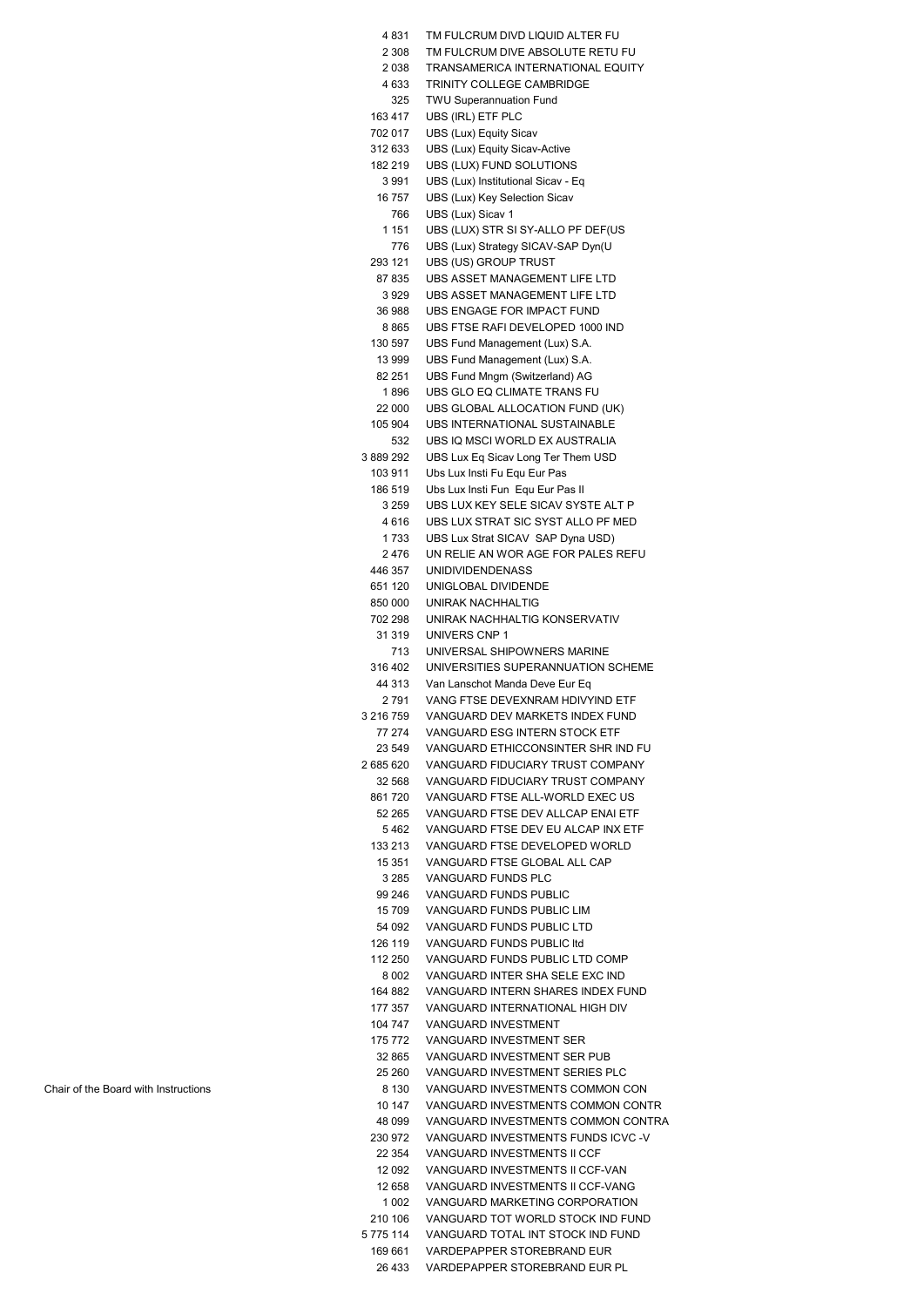| 183 043     | VARDEPAPPER STOREBRAND GLO ALL COU        |
|-------------|-------------------------------------------|
| 225 194     | VARDEPPAER STORE GLO PLUS                 |
| 16 491      | VF (Lux) - Valiant Europe Equities        |
| 24 176      | VIRGINIA RETIREMENT SYSTEM                |
| 57989       | VOYA INTERNATIONAL INDEX PORT             |
| 22 548      | VOYA MULTI-MANAGER INT FACTORS            |
| 5 639       | VVANGUARD ESG DEVELOPED WORLD             |
| 159 481     | WASHINGTON STATE INVESTMENT BOARD         |
| 2 123       | WESTPAC WHOLESALE INTEL SHA N 3 TR        |
| 1 6 2 6     | WHEELS COMMON INVESTMENT FUND             |
| 4 2 8 6     | WORLD TRADE ORG PENSION PLAN              |
| 16 632      | WW MSCI EAFE IND NONLEN FD4EX ORG         |
| 700 000     | XACT NORDIC HIGH DIVIDEND LOW VOL         |
| 225 608     | <b>XTRACKERS</b>                          |
| 507 113     | XTRACKERS (IE) PUBLIC LIMIT COMPAN        |
| 1028        | ZURICH INVEST ICAV                        |
| 4 256       | Zwitse Instit Beleg - Zwitserleven        |
| 1 134 938   | STATE STREET GLOBAL ADVISORS TR           |
| 36 226 413  | <b>OWEN CAPITAL SARL</b>                  |
| 500         | Dr. Jean Jacques Britt-Mollet             |
| 300         | Henriette Paula Wassmer                   |
| 500         | Johann Brugger                            |
| 10 000      | Joya Kern                                 |
| 134 847     | VERDIPAPIRFONDET KLP AKSJENORDEN M        |
| 2768059     | DANSKE INVEST NORSKE INSTIT. II.          |
| 321812      | <b>VERDIPAPIRFONDET NORDEA NORWEGIAN</b>  |
| 105 894     | <b>VERDIPAPIRFONDET STOREBRAND GLOBAL</b> |
| 102 692     | <b>VERDIPAPIRFONDET KLP AKSJEGLOBAL I</b> |
| 108 133     | <b>VERDIPAPIRFONDET HOLBERG TRITON</b>    |
| 2 520 524   | <b>VERDIPAPIRFONDET STOREBRAND NORGE</b>  |
| 2 353 448   | <b>VERDIPAPIRFONDET STOREBRAND INDEKS</b> |
| 81 502      | Danske Invest Norge Vekst                 |
| 2 370 056   | <b>VERDIPAPIRFONDET DNB NORGE INDEKS</b>  |
| 65 851      | VERDIPAPIRFONDET STOREBRAND GLOBAL        |
| 1810957     | <b>VERDIPAPIRFONDET KLP AKSJENORGE</b>    |
| 11 058      | VERDIPAPIRFONDET DNB GLOBAL INDEKS        |
| 44 244      | VERDIPAPIRFONDET DELPHI KOMBINASJO        |
| 47 883      | <b>VERDIPAPIRFONDET DNB BARNEFOND</b>     |
| 3 0 4 6     | <b>VERDIPAPIRFONDET DNB KLIMA INDEKS</b>  |
| 1755381     | <b>VERDIPAPIRFOND ODIN NORGE</b>          |
| 1664015     | KOMMUNAL LANDSPENSJONSKASSE GJENSI        |
| 1627735     | <b>VERDIPAPIRFONDET DNB NORGE</b>         |
| 32 268      | VERDIPAPIRFONDET KLP AKSJEEUROPA I        |
| 1 293 463   | DANSKE INVEST NORSKE AKSJER INST          |
| 1 215 233   | VERDIPAPIRFONDET ALFRED BERG NORGE        |
| 1 244 536   | <b>EQUINOR PENSJON</b>                    |
| 400         | STADTLER, ANNBJØRG MARIE                  |
| 997 050     | <b>VERDIPAPIRFONDET ALFRED BERG INDEK</b> |
| 1042811     | <b>VPF DNB NORGE SELEKTIV</b>             |
| 810 442     | <b>VERDIPAPIRFONDET NORDEA KAPITAL</b>    |
| 11 598 305  | <b>GEVERAN TRADING CO LTD</b>             |
| 15 637      | VERDIPAPIRFONDET KLP AKSJEGLOBAL M        |
| 1 125 577   | VERDIPAPIRFONDET ALFRED BERG GAMBA        |
| 15 169      | VERDIPAPIRFOND STOREBRAND GLOBAL I        |
| 937 410     | VERDIPAPIRFONDET EQUINOR AKSJER NO        |
| 787 626     | STOREBRAND LIVSFORSIKRING AS              |
| 759 778     | <b>VERDIPAPIRFONDET ALFRED BERG AKTIV</b> |
| 230 988 747 |                                           |

#### Advance votes 1 40 044 751

#### Votes Representing / Accompanying ADVANCE VOTE 150 VISLIE, HÅKON

- 100 GULBRANDSEN, LARS ERIK
- 100 DKH INVEST AS
- 109 HALVORSEN, GØRAN
- 79 KVIFTE, KJELL
- 75 SØRENSEN, CHRISTER ENGEN
- 64 HELLAND, STEFFEN ANDREAS
- 50 KJØNNERØD, HENRIK
- 46 RØSTAD, KJELL
- 45 FTR INVEST AS
- 37 STORSVEEN, MIKKEL SKJÆRVIK
- 30 NORTUN, HARALD
- 13 SKJOLDHEIM, ROALD 19 ACAY, LINDA BEATHE
-